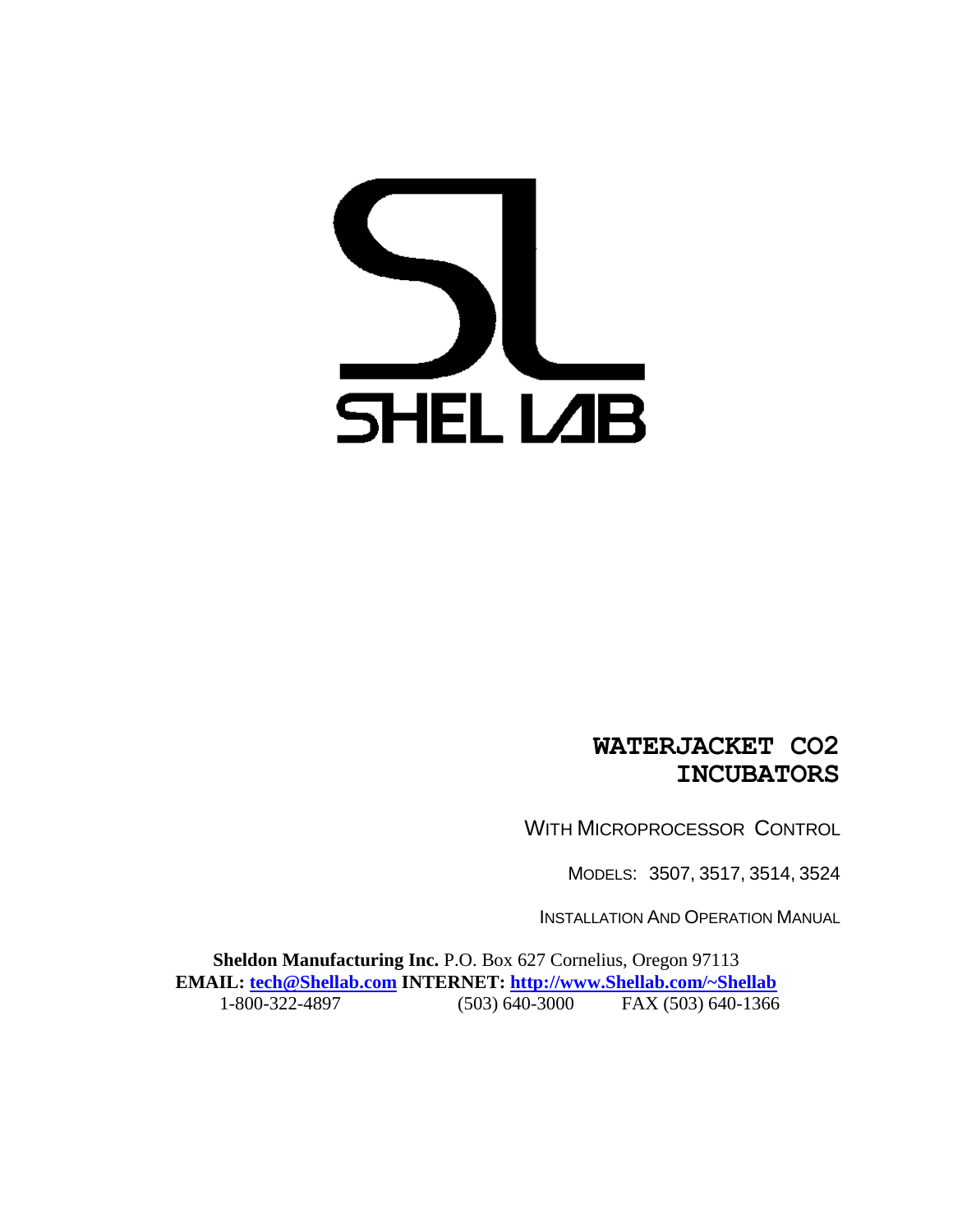### **TABLE OF CONTENTS**

| <b>RECEIVING AND INSPECTION</b> |
|---------------------------------|
| <b>GRAPHIC SYMBOLS</b>          |
| <b>INSTALLATION</b>             |
| <b>CONTROL PANEL OVERVIEW</b>   |
| <b>OPERATION</b>                |
| <b>DATA LOGGER FUNCTION</b>     |
| <b>FYRITE CO2 CHECKING</b>      |
| <b>HEPA C02 FILTER</b>          |
| <b>MAINTENANCE</b>              |
| <b>TROUBLESHOOTING</b>          |
| <b>PARTS LIST</b>               |
| <b>UNIT SPECIFICATIONS</b>      |
| <b>SCHEMATICS</b>               |
|                                 |

**REV 03/06 4861607**

These units are CO2 Water Jacketed incubators for professional, industrial or educational use where the preparation or testing of materials is done at approximately atmospheric pressure and no flammable, volatile or combustible materials are being heated. These units are not intended for hazardous or household locations or use.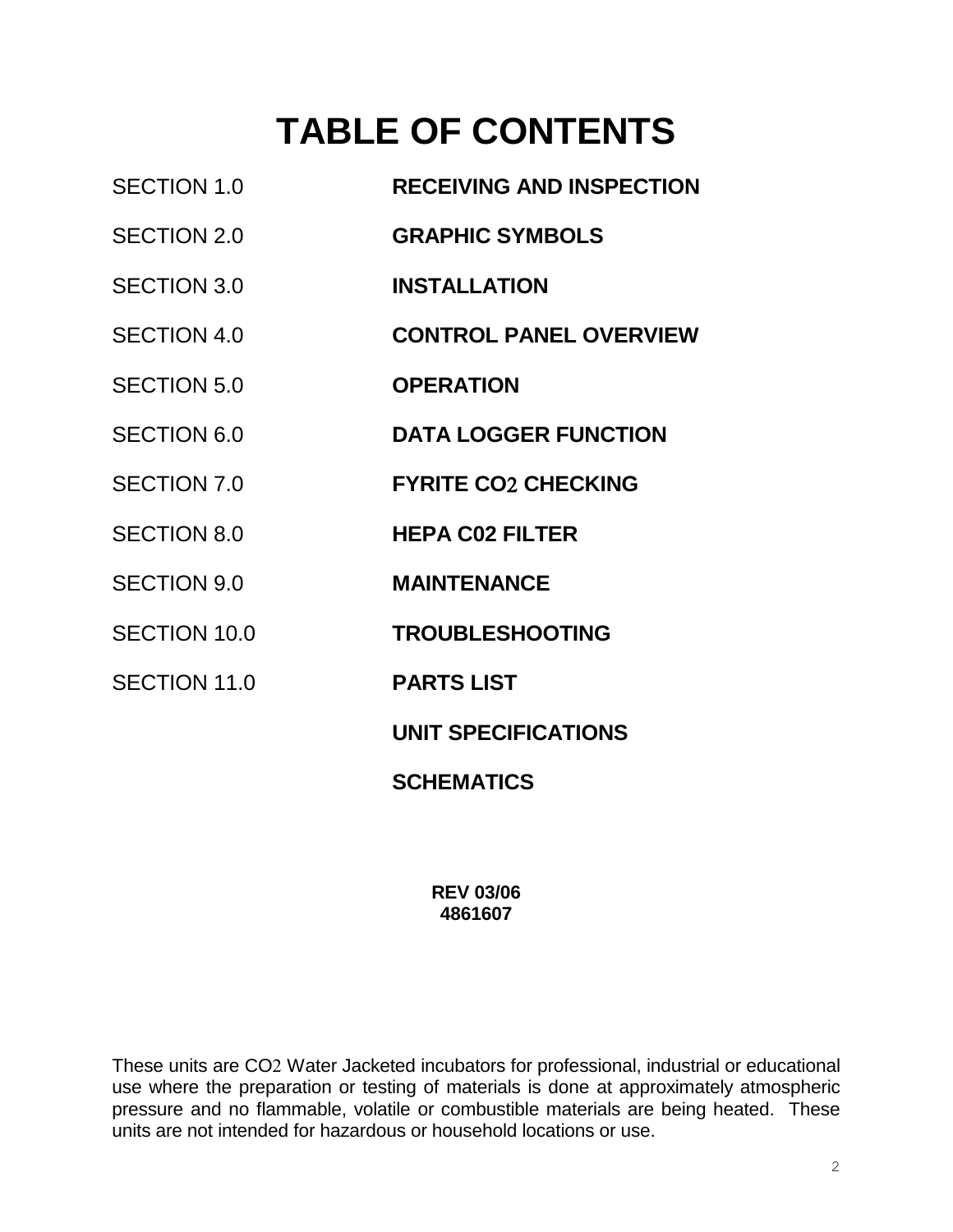**Section** 1

### **RECEIVING AND INSPECTION**

#### **IMPORTANT: READ THIS INSTRUCTION MANUAL IMMEDIATELY!**

*Your satisfaction and safety require a complete understanding of this unit, including its proper function and operational characteristics. Be sure operators are given adequate training before attempting to put the unit in service. NOTE: This equipment must be used only for its intended application; any alterations or modifications will void your warranty.*

- **1.1 Inspection:** The carrier, when accepting shipment, also accepts responsibility for safe delivery and is liable for loss or damage claims. On delivery, inspect for visible exterior damage, note and describe on the freight bill any damage found and enter your claim on the form supplied by the carrier.
- **1.2** Inspect for concealed loss or damage on the unit itself, both interior and exterior. If any, the carrier will arrange for official inspection to substantiate your claim. Save the shipping crate until you are sure the unit has been delivered in good condition.
- **1.3 Return Shipment:** If for any reason you must return the unit, contact your customer service representative for authorization and supply nameplate data. For information on where to contact Customer Service please see the manual cover.
- **1.4 Accessories:** Make sure that all of the equipment indicated on the packing slip is included with the unit. Carefully check all packaging before discarding. Each chamber comes equipped with 3 shelves, 4 shelf standards, 1 humidity pan and a power cord. All units are shipped with 4 leveling feet and supply hose kit.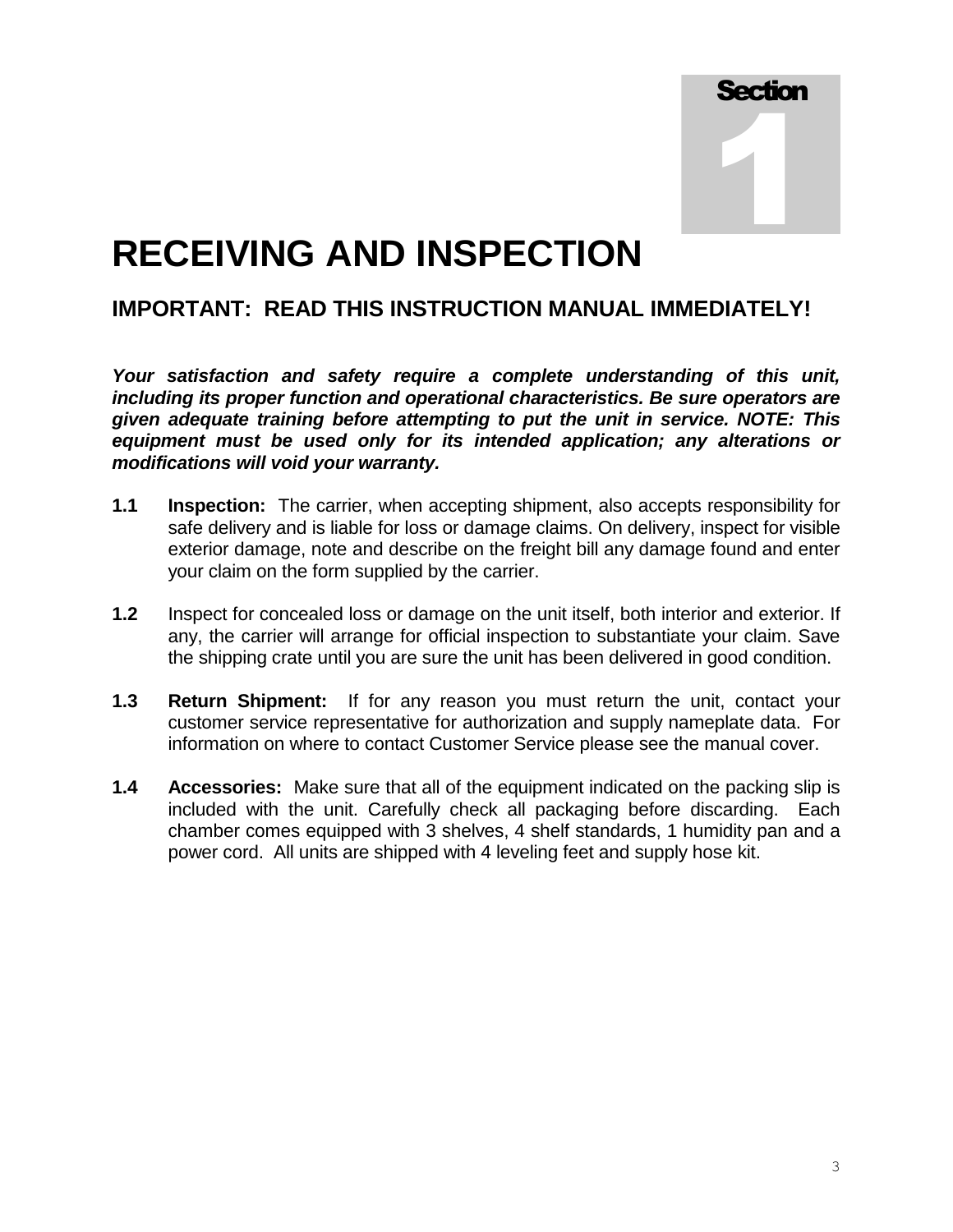| <b>Section</b> |  |
|----------------|--|
|                |  |
|                |  |
|                |  |

### **GRAPHIC SYMBOLS**

Your incubator has been provided with a display of graphic symbols which is designed to help in identifying the use and function of the available user adjustable components.

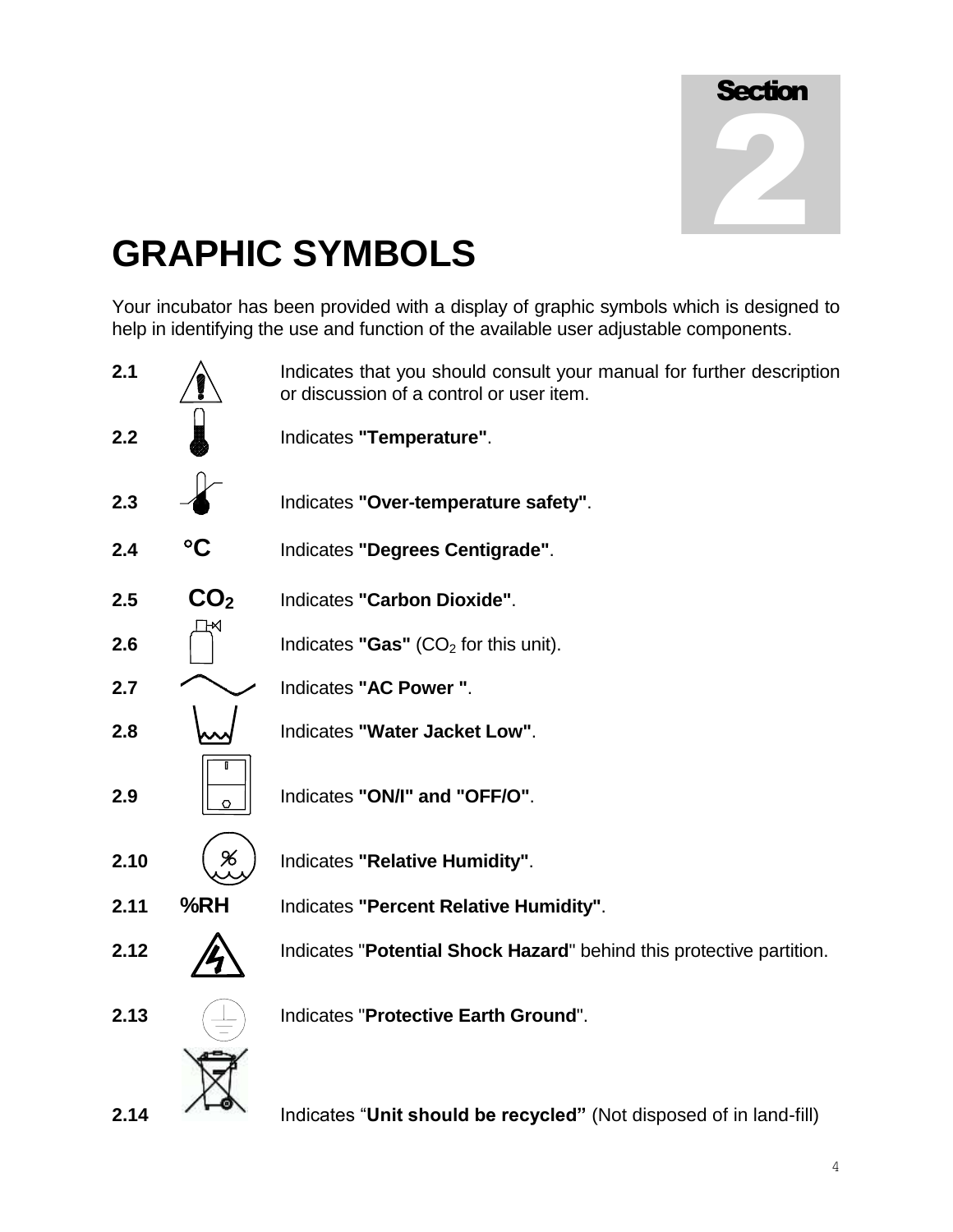**Section** 3

### **INSTALLATION**

Local city, county, or other ordinances may govern the use of this equipment. If you have any questions about local requirements, please contact the appropriate local agency. Installation may be performed by the end user.

Under normal circumstances this unit is intended for use indoors, at room temperatures between  $5^{\circ}$  and  $40^{\circ}$ C, at no greater than 80% Relative Humidity (at  $25^{\circ}$ ) and with a supply voltage that does not vary by more than 10%. Customer service should be contacted for operating conditions outside of these limits.

#### **CAUTION: Make sure that the incubator is located in its intended position and level before filling the water jacket. Directions for filling the jacket are in Section 5.2.**

- **3.1 Power Source:** The power supply must be properly grounded (earthed) and correctly sized to match the unit nameplate rating. **The supply voltage must match the nameplate voltage within +/- 10%.** These units are intended for 50/60 Hz application. If supplied with a detachable cord set, plug the female end into the inlet on the unit and the male plug into the supply. Assure that units requiring a fuse have a fuse installed. This fuse may be at the inlet or a part of the cord set male plug.
- **3.2 Location:** When selecting a site for the unit, consider conditions which may affect performance, such as heat from steam radiators, ovens, autoclaves, etc. Avoid direct sun, fast-moving air currents, heating/cooling ducts, and high-traffic areas. To ensure air circulation around the unit, allow a minimum of 10cm of clearance between the incubator and surrounding walls, or obstructions to free air flow.
- **3.3 Lifting / Handling:** These units are heavy and care should be taken to use appropriate lifting devices that are sufficiently rated for these loads. Units should only be lifted from their bottom surfaces. Doors, handles and knobs are not adequate for lifting or stabilization. The unit should be completely restrained from tipping during lifting or transport. All moving parts, such as shelves and trays should be removed and doors need to be positively locked in the closed position during transfer to prevent shifting and damage.
- **3.4 Leveling:** The unit must sit level and solidly. Leveling feet are supplied and must be installed in the four holes in the bottom corners of the unit. With the feet installed and the unit standing upright, each foot can be raised by turning it in a counterclockwise direction. Adjust the foot at each corner until the unit stands level and solid without rocking. If the unit must be moved, drain all of the water from the unit and turn the leveling feet in (clockwise) all the way to prevent damage while moving.
- **3.5 Cleaning:** The unit chamber should be cleaned and disinfected prior to use.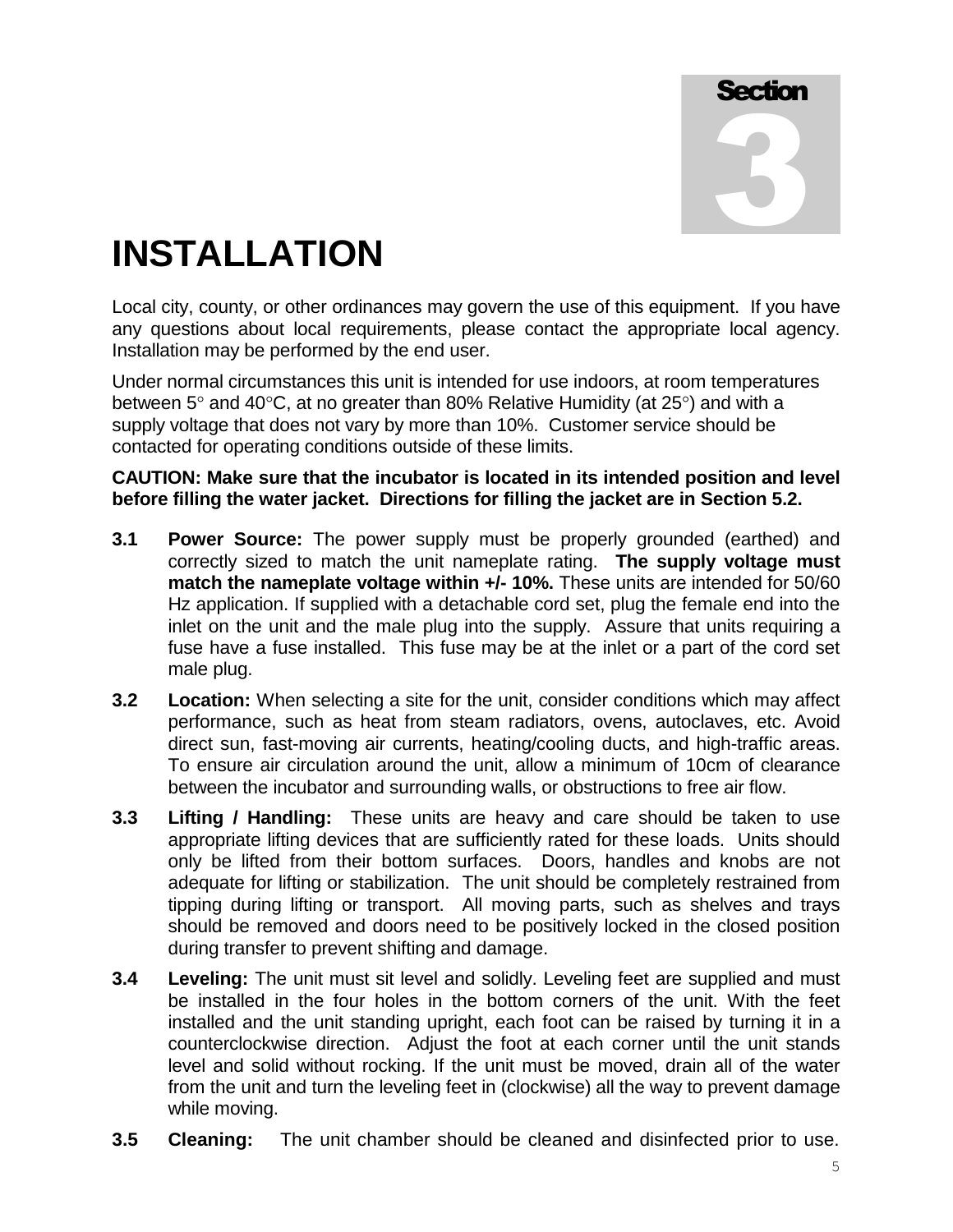Your operating conditions and appropriate protocol will determine the correct procedure for decontamination. A typical decontamination procedure that is adequate for many situations has been described below. As well, certain steps are listed that will help reduce the likelihood of contamination and the necessity of decontamination. Whatever process is appropriate, it needs to be done on a regularly scheduled basis. Depending on usage and protocol, this may be monthly, quarterly or otherwise. Regardless of the decontamination procedure used, certain precautions will need to be taken:

- **A.** Always disconnect the unit from the electrical service when cleaning. Assure all volatile or flammable cleaners are evaporated and dry before reconnecting the unit to the power supply.
- **B.** Special care should be taken when cleaning around sensing heads to prevent damage.
- **C.** If you use chlorine-based bleaches or abrasive cleaners this will modify the stainless steel interior finish. DO NOT USE hard tools such as metal wire brushes or steel wool. Use non-abrasive cleaners and soft tools such as plastic brushes.

#### **TYPICAL DECONTAMINATION PROCEDURE**

- **1.** Remove the humidity pan every week and autoclave, or wash with soap and water then disinfect with 70% alcohol solution. Replace in the incubator with fresh, DISTILLED water.
- **2.** Flush the sample port tubing with 70% alcohol solution. Replace any lines that have a green color.
- **3.** Remove the door gaskets, clean and disinfect. Clean and disinfect all mounting grooves for the door gaskets.
- **4.** Remove all shelves, shelf supports, shelf standards and shields. Autoclave, or wash and disinfect as described in item 1.
- **5.** Wash and disinfect all interior surfaces.
- **6.** Give special attention to cleaning and disinfecting all access ports, air bleeds, shaft holes, electrical pass-through and any other passages into the chamber.
- **7.** Replace all air and  $CO<sub>2</sub>$  filters every six months or when noticeably dirty on the upstream side.  $CO<sub>2</sub>$  filters are located in the shadow box just behind the GAS IN fitting and in line with the  $CO<sub>2</sub>$  tubing kit. Units with flow meters require operator- supplied air pumps. These pumps should be checked for proper air filtering.

#### **OPERATION FOR MINIMIZING CONTAMINATION**

**1.** Keep the outside of the incubator, including the air in the laboratory, as clean as possible. This is particularly important for units placed directly on the floor. Do not place incubators near doors, air vents or other areas of high air movement or traffic.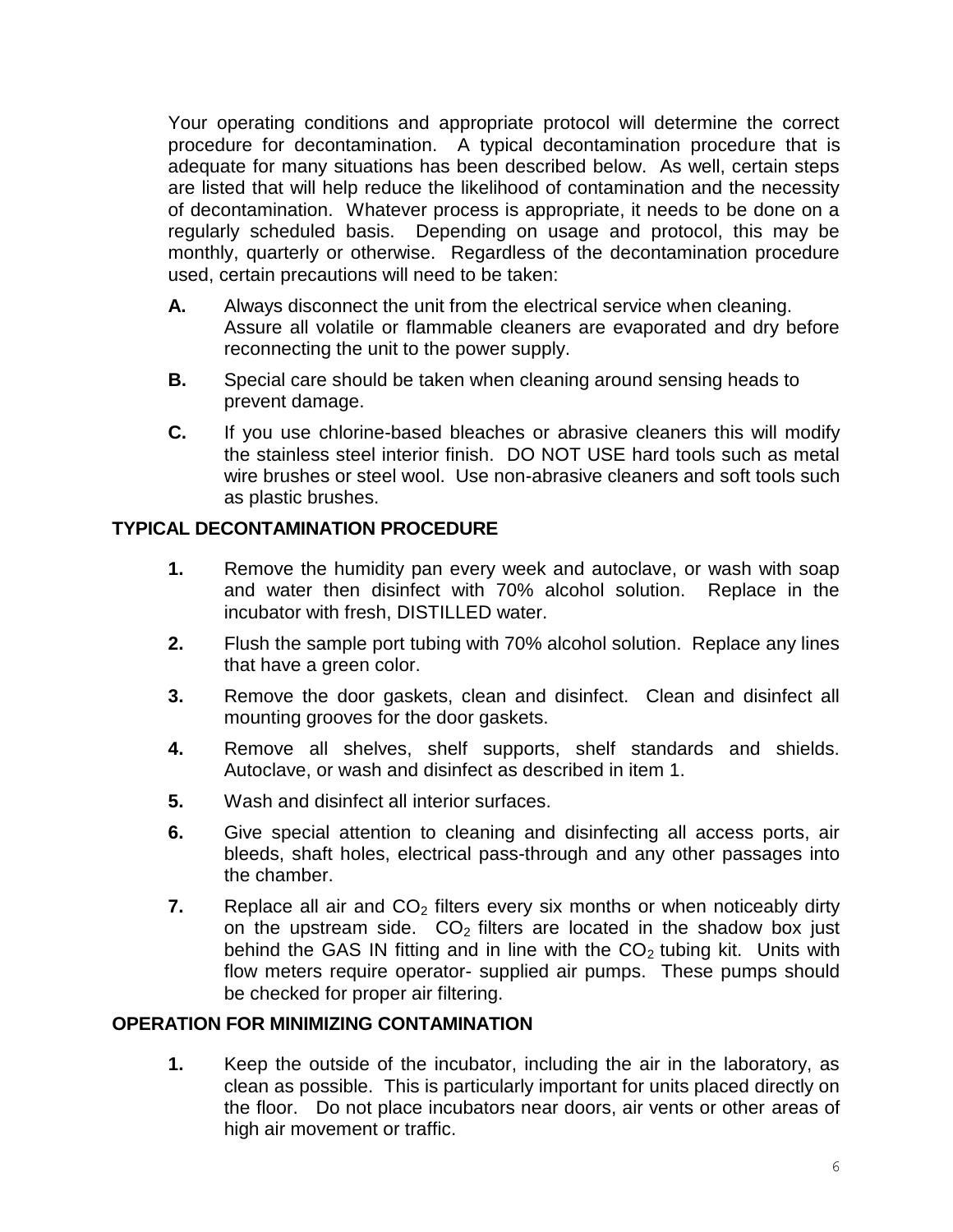- **2.** The floor around the unit needs to be clean. Units that are placed on the floor should be mounted higher – typically on a caster platform – for ease of moving the unit during cleaning and access to the back of the unit.
- **3.** Minimize the number of times access is made to the chamber during normal operation.
- **4.** Do not depend on the use of antibiotics to maintain uncontaminated conditions, as this is an inadequate technique for sterilization. Preferably use aseptic techniques as described above for maintaining sterile conditions in the incubator.
- **3.6 Shelves and Interior Parts:** Shelving, shelf supports and a humidity pan are supplied with each unit. **See Figure 1**, for proper placement of these accessories.



#### **Figure 1**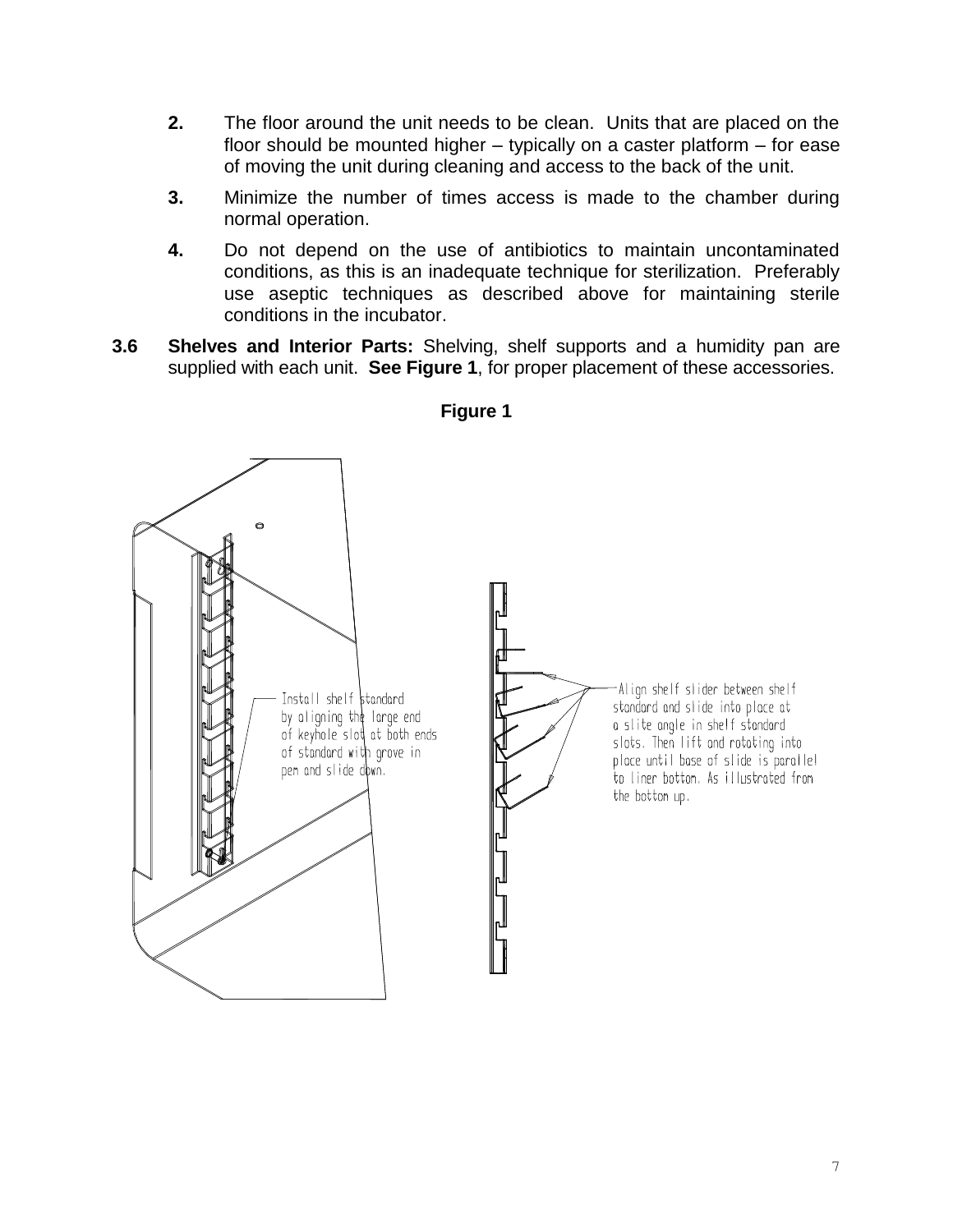![](_page_7_Figure_0.jpeg)

### **CONTROL PANEL OVERVIEW**(**See Figure 2**)

All controls are located on the front panel. Units with a detachable cord have a fused inlet located at the top rear of the control panel. This inlet has a recessed male plug, fuse and an EMI filtering system designed to filter out electrical interference. This inlet also prevents any internally generated interference from feeding out to the power grid.

- **4.1 Power Switch:** The I/O (ON/OFF) switch controls all of the power for the incubator and must be in the I/ON position before any systems are operational. Both temperature and  $CO<sub>2</sub>$  displays will illuminate when the power switch is in the ON position.
- **4.2 Water Low Light:** This pilot lamp is on whenever the internal water jacket float switch has been tripped to the closed position. When the water drops low enough the float switch closes the circuit turning on the indicator light.
- **4.3 Over Temperature Light:** This pilot lamp is on whenever the Over Temperature Safety thermostat has been activated and taken control of the element. During normal operating conditions this indicator should never be on.
- **4.4 Main Temperature Control:** This controller is marked in  $\mathbb{C}^{\circ}$  and indicates the actual temperature within the chamber to .1°C. The UP/DOWN buttons are used for imputing the set point, calibrating the display, and muting or unmuting the audible alarm. The HIGH and LOW alarm indicators will light whenever there is an alarm condition associated with the temperature within the chamber. The MUTE indicator will light whenever the audible alarm has been deactivated. Some alarm conditions have a delay programmed in.
- **4.5 Heating Light:** This pilot lamp is on whenever the Temperature Controller is activating the heating element.
- **4.6 C02 Control On Water Jacket Incubators:** The control sets the rate and the limit of injection of CO2 into the incubator based on input value and some variables. The input value is set by the operator. This is set at 5% CO2 in production. The variables for units with TC sensors are the amount of humidity in the chamber, and the amount of time the control has been trying to inject CO2.

At start-up, the incubator must be warmed up to operating temperature. This is set in production at 37°C. During warm up, the water tray for humidity should be filled and placed inside. This allows the humidity to reach 95% before CO2 is injected. The TC type CO2 sensor requires 95% humidity to correctly measure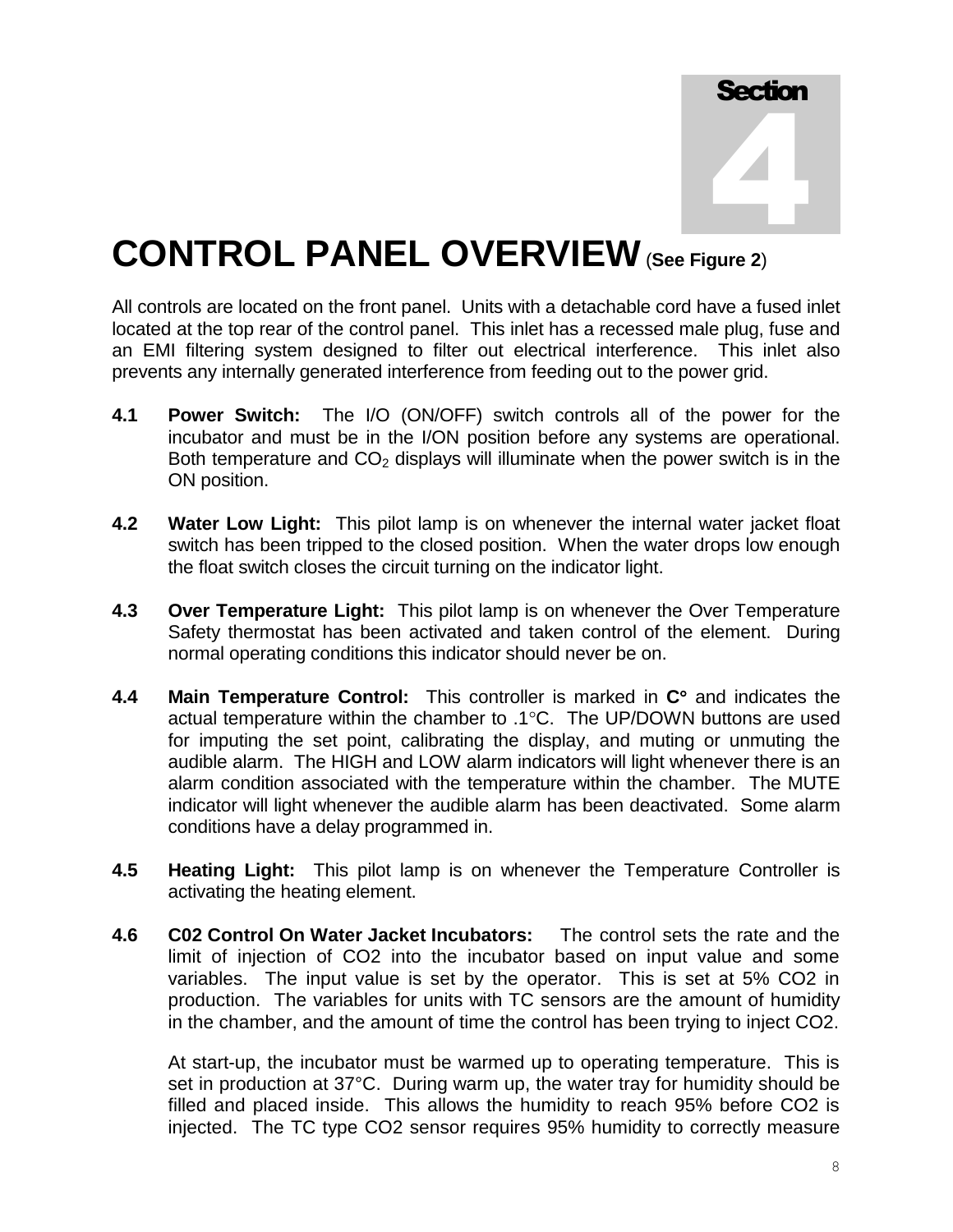the CO2 levels.

The CO2 should be turned OFF during warm up. Failure to do so will cause the control overshoot the set value input by the operator, the injection value can be reset by setting the CO2 levels down until CL shows on the display. Then resetting the CO2 control to the desired setting resets the injection rate and limit values to that which was input by the operator.

- **4.7 Injection Light:** This pilot lamp is on whenever the CO<sub>2</sub> controller is injecting CO<sub>2</sub> into the chamber.
- **4.8 Humidity Display:** This digital display is marked **%RH** and indicates the relative humidity in the chamber.
- **4.9 Datalog Communications Interface:** This controller provides six (6) parameters to externally log data of all the front panel displays. The MODE button is used to select the parameter, and the UP/DOWN buttons are used to change the parameter's value.
- **4.10 Over Temperature Safety Control (OTP):** Located front left of the control panel, this is a hydraulic thermostat that is wired between the Main Temperature Controller and the heating element and functions as an override control. If at any time the Main Temperature Control fails in the ON position and the temperature in the chamber rises above its set point, the OTP is activated and maintains temperature at its own set point. Note that the HEATING indicator will continue to function under the control of the OTP.
- **4.11 Interface Ports:** Located on the front left of the control panel opposite the Over Temperature Safety, these three (3) ports are where the logged data can be externally accessed through serial and parallel functions.
- **4.12 CO<sup>2</sup> Sample Port:** This is located on the front left side of control panel. A sample can be drawn to measure the  $CO<sub>2</sub>$  content in the chamber at this port.

![](_page_8_Figure_8.jpeg)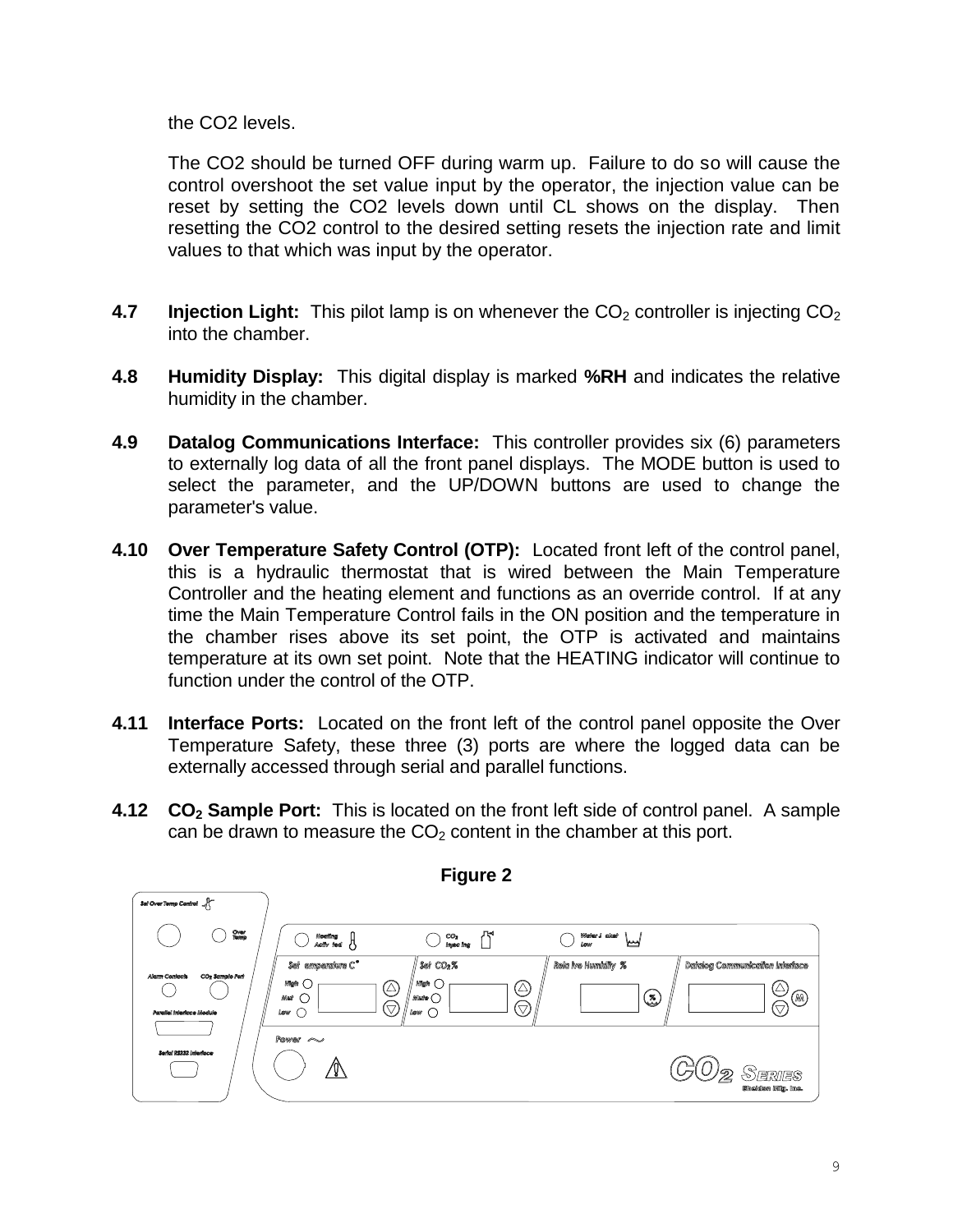**Section** 5

### **OPERATION**

#### **READ THIS SECTION IN ITS ENTIRETY BEFORE ATTEMPTING OPERATION!**

*IMPORTANT: In order to ensure the proper operation of this incubator, it is essential that you regularly verify the accuracy of the temperature and CO<sup>2</sup> controls. Temperature can be confirmed by use of a thermometer inside of the chamber. CO<sup>2</sup> can be confirmed with the use of a Fyrite Gas Analyzer or other equipment such as a gas chromatograph. These must be checked at least on a weekly basis. Any questions should be directed to a technical service representative.* 

- **5.1** Power up the unit by attaching the cordset (supplied with the accessories) to the unit inlet and the building power supply. Attach the female end of the cordset into the fused and recessed male plug on the rear of the unit and the male plug end of the cordset into the building supply receptacle. Turn the power switch to the I/ON position.
- **5.2 Filling and Draining:** The front panel of the incubator has a WATER LOW warning light. Fill the water jacket with water by means of the fill port located at the top right rear of the unit marked FILL WJ HERE. Stop filling when the WATER LOW warning light goes off. When full, the unit holds approximately 19 U.S. gallons (72 liters). To drain the unit, hook a suitable hose to the siphon tube marked SIPHON HERE located to the left of the fill port. Start a siphon and allow unit to empty into a suitable service drain or catchment area.

#### **WATER RECOMMENDATIONS FOR USE IN WATER JACKET INCUBATORS**

The addition of a dis-similar metal anode in Water Jacket incubators will allow the use of good-quality tap water to fill the Jacket. The anode is located in a threaded port near the fill port on the rear of the unit. The anode will dissolve as it is in contact with mineral salts or dissolved gasses in the tap water. The anode should be removed and checked for erosion every year. When the anode appears to be over 50% eroded, a new one should be purchased form Sheldon Mfg., Inc. (Replacement Part #0260500)

Tap water with a hardness of more than 30 parts per million (PPM) or 1.5 grains per gallon (GPG) will require assessment of the anode on a yearly basis. Dissolved gasses should be no more than 120 PPM or 7 GPG. The Ph of the water should test to between 6.0 and 8.5.

#### **When in doubt, it is advisable to use DISTILLED WATER ONLY.**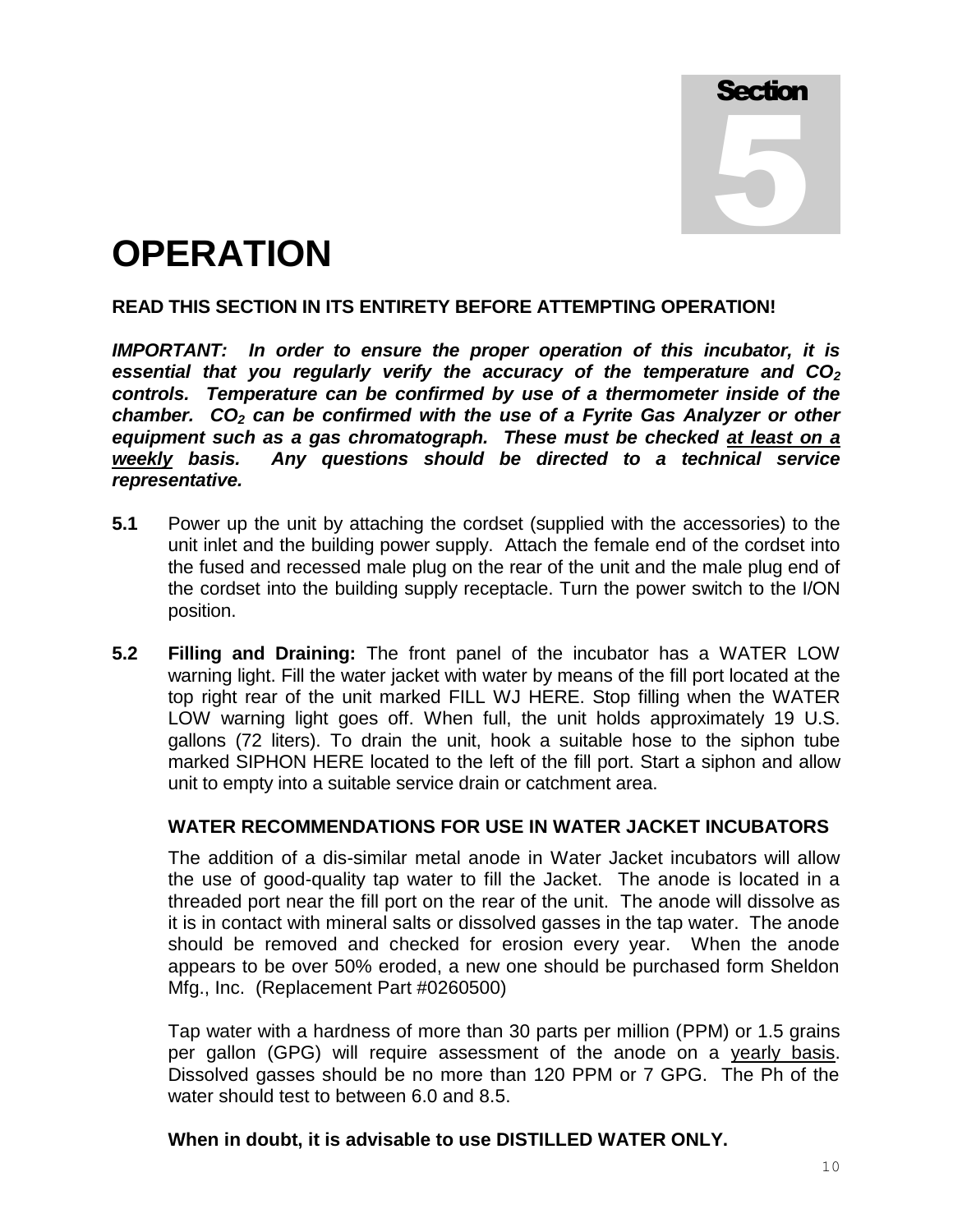**5.3 Setting the Controls:** Refer to the Control Panel Overview Section 4.6 of this manual.

#### **5.4 Calibrating the Controls:**

- **A.** Push and hold both the UP and DOWN buttons simultaneously until the control displays CP (for temperature) or CO (for CO2) after the display will start to blink.
- **B.** While the display is blinking the UP and DOWN buttons can be used to adjust the display to match the actual condition in the incubator chamber.
- **C.** If no buttons are pressed within five (5) seconds the blinking will stop and the display will revert to showing the process or actual parameter within the incubator chamber.
- **5.5 Humidification:** Humidification of the unit is achieved by evaporation of water from the chamber humidity pan placed in the bottom of the incubator. By filling this stainless steel reservoir pan with **DISTILLED WATER ONLY** and allowing this water supply to heat and evaporate, near saturation humidity is obtained. Do not use plastic, glass or other metals. Only 300 series stainless metals are acceptable for this reservoir pan. Do not use corrosive chemicals including copper sulphate or chlorine in the pan or chamber as damage may occur. **Use Distilled Water Only. DO NOT USE DEIONIZED WATER!**

Use of disinfecting chemicals in the pan can change the surface tension of the reservoir water thus preventing evaporation and proper humidification of the chamber. Water in the pan should be changed and the pan cleaned at least once a week to help control contamination and to maintain proper surface tension.

- **5.6 Temperature Monitoring:** To insure that the incubator is operating at the desired temperature, an accurate temperature indicator such as a certified reference thermometer should be placed in the incubator chamber. Try to place the thermometer in the center of the chamber and spaced off the shelf (taping the thermometer down to a petri dish cover is a method that raises it off the shelf and prevents it from rolling and hiding the scale from view). For ease of reading the thermometer would be better if they were electronic with a remote display so they could be read without opening the doors.
- **5.7 Initial Control Settings:** Set controls to the set point you want your incubator to operate at.
	- **A.** Set the OTP to its maximum position clockwise. After making initial control settings allow the incubator to warm up and stabilize for 24 hours.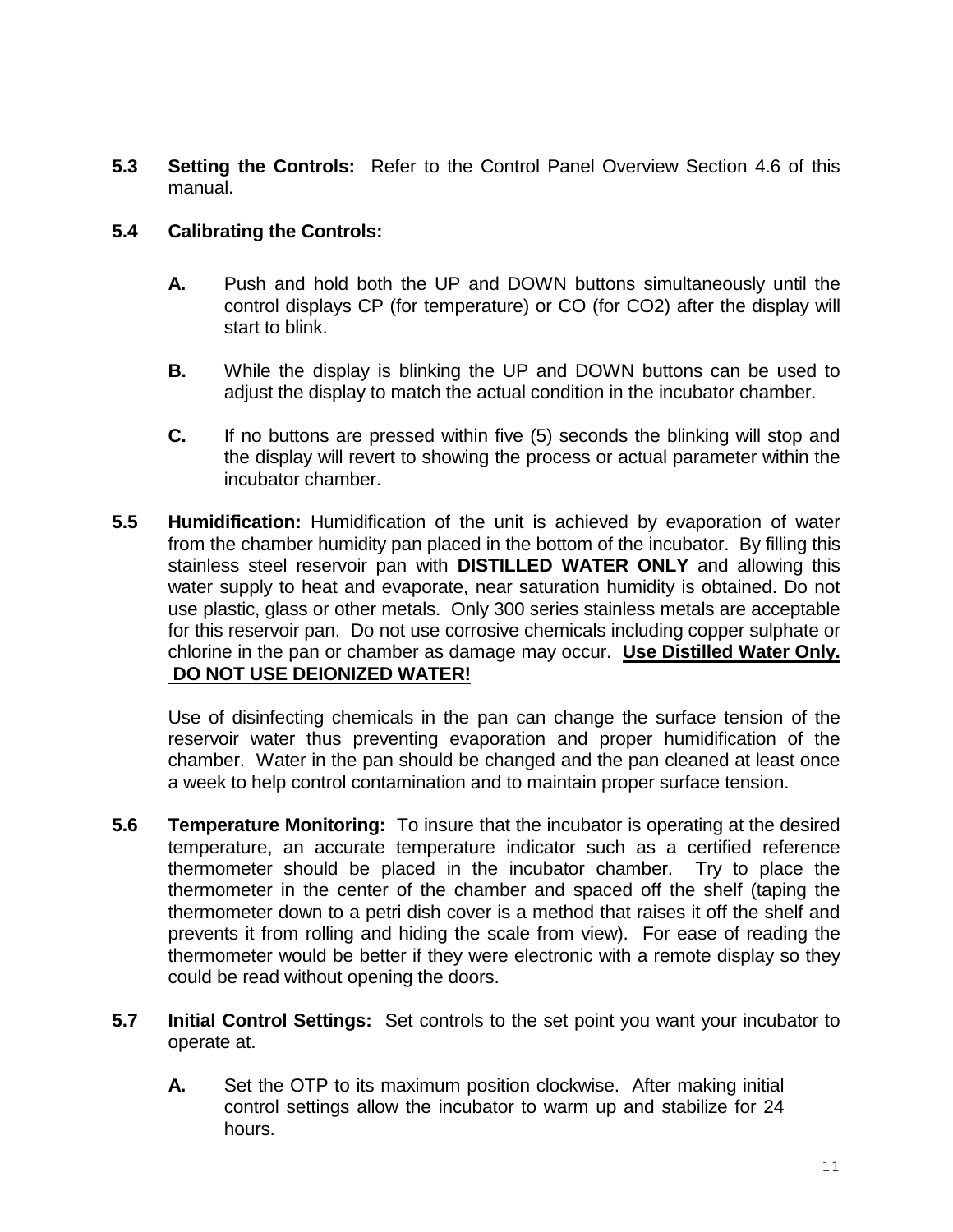- **B.** All units are shipped set for  $37^{\circ}$ C and  $CO_2$  OFF. If other conditions are desired follow the instructions in section 5.3 for resetting the controls.
- **5.8 Temperature Calibration:** It is important that the calibration be performed in the following order: Main temperature, and then the Over Temperature Safety.
	- **A.** During main temperature calibration it is important that the inner glass door not be opened for any reason, and that the outer heated door be opened as little as possible.
	- **B.** After the incubator has been running for 24 hours and the temperature display is stable at the set point, read the temperature in the chamber from the reference thermometer, and if necessary, recalibrate the display using the instructions in section 5.4.
	- **C.** After the main temperature display has restabilized and maintained set point for several hours, check the actual temperature again. If it does not match the display repeat the calibration.
	- **D.** After the Main Temperatures are set and adjusted, the Overtemperature Safety Control needs to be set. Do this by turning the OTP Control Knob counterclockwise until the Overtemperature Light comes on (this will blink in sequence with Heating Activated Light). Next, slowly turn the knob clockwise until the light goes off, then turn the knob another 8 degrees approximately. This should set the Overtemperature 1 degree above the Main Temperature set point.
- **5.9 CO<sub>2</sub> Supply System and Control System:** The CO<sub>2</sub> system is rated for pressures between 10 to 20 PSI which should never be exceeded at any time. Prior to any attempt to hook up or run the  $CO<sub>2</sub>$  control system, the water jacket must be filled and the temperatures adjusted as noted in section 5.7.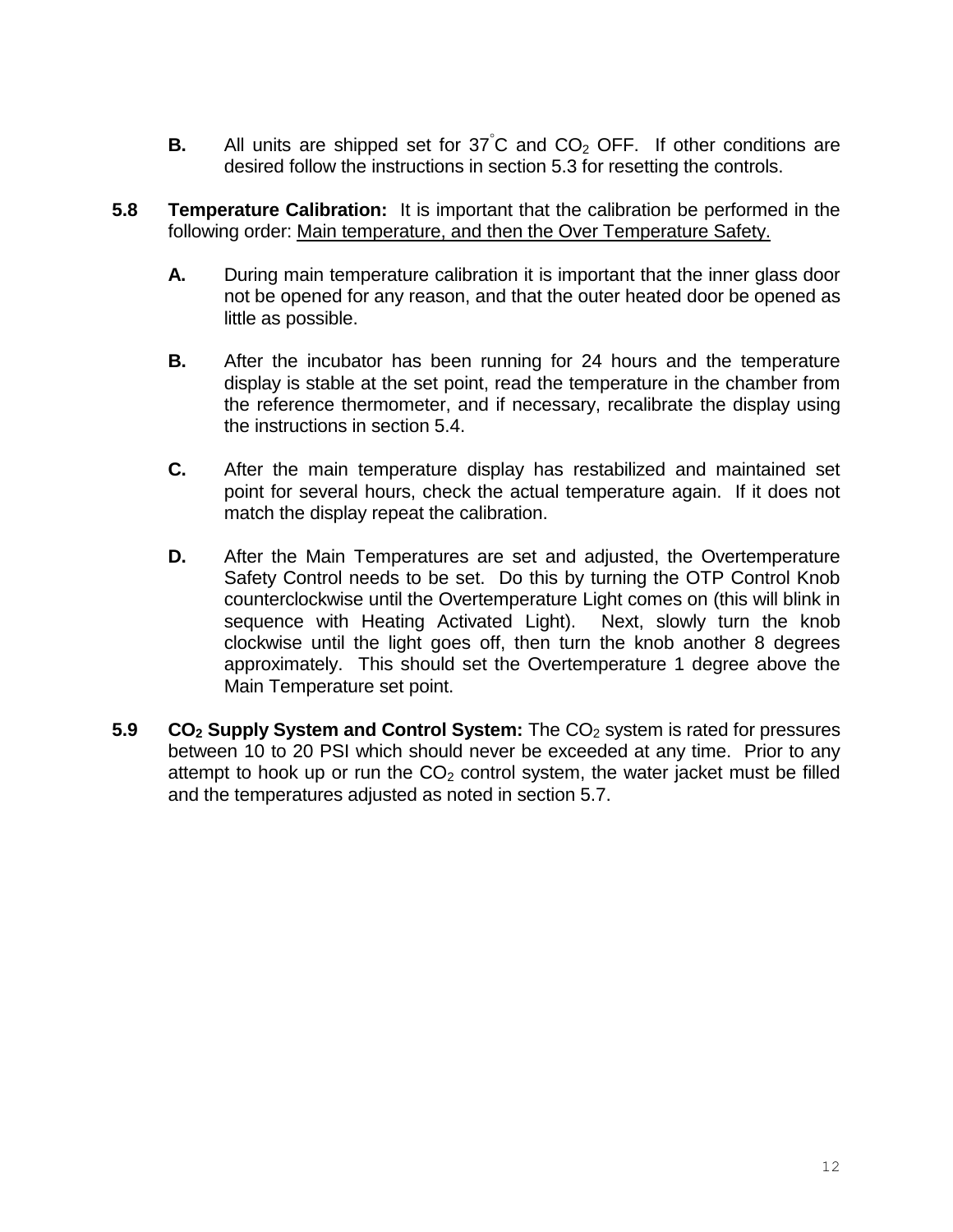![](_page_12_Figure_0.jpeg)

- **A.** The CO<sub>2</sub> inlet fittings are located at the back of the unit near the top (see **figure three**). They are marked CO<sub>2</sub> TO CHAMBER. You have the option of using one or two tanks. A supply hose with in-line  $CO<sub>2</sub>$  filter (supplied with your accessories) connects from each fitting to a CO2 tank and regulator. If you plan to use only one tank, it does not matter which fitting you connect the supply hose to, and the remaining fitting is left open. If you plan to use two tanks, set the output pressure of one tank to 15 PSI and the other tank to 20 PSI. The internal tank switch will use up the 20 PSI first and then switch over to the 15 PSI tank. It does not matter which tank is attached to which fitting. When the 20 PSI tank is empty its output pressure gauge will indicate 15 PSI. At this time the empty tank can be replaced. Note that there are no alarms to indicate when the tanks are empty, so operators should monitor gas consumption.
- **B.** It is highly recommended that a good quality 0-60 PSI output range **DUAL STAGE** pressure regulator be used on the  $CO<sub>2</sub>$  tank. The dual stage regulator will have two pressure gauges. The high pressure gauge (0-4000 PSI) will indicate the pressure within the tank. The low pressure gauge (0- 60 PSI) will indicate the output pressure on the supply hose to the incubator. Do not use single stage regulators. They will not supply a stable pressure. Just because a regulator has two gauges does not mean that it is a dual stage regulator. **Insure that you are using a dual stage regulator.**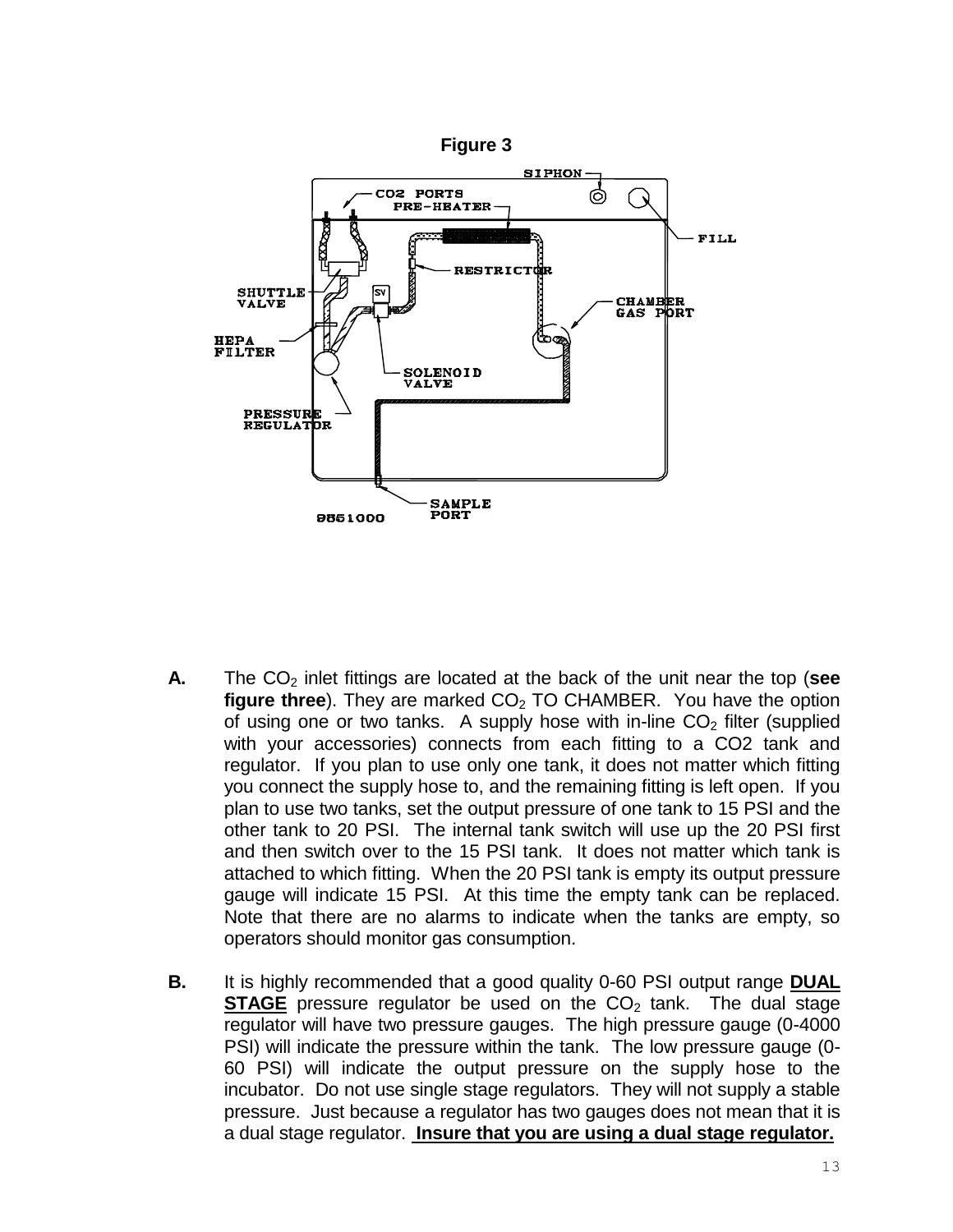- **C**. It is normal for the high pressure gauge on your regulator to start out reading 800 to 1000 PSI with a full tank. The reading will drop to 500 to 800 PSI quickly and will stay there for most of the duration of the tank. At the end of use the pressure will drop quickly to zero to indicate that the tank is completely empty. Pure  $CO<sub>2</sub>$  is in a liquid state in the tank, and a constant vapor pressure is generated in the tank above the liquid level. The  $CO<sub>2</sub>$  is drawn off of the top as a gas. The same vapor pressure is maintained as long as any liquid is left in the tank. When the last of the liquid has evaporated into gas then the pressure will drop rapidly as the gas is drawn off.
- **D.** Only medical grade  $CO<sub>2</sub>$  should be used in your incubator. The use of any lesser grade may damage your incubator and void your warranty.
- **E.** The micro processor  $CO<sub>2</sub>$  control system interprets the information from the  $CO<sub>2</sub>$  sensor, displays the  $CO<sub>2</sub>$  concentration directly on the digital display, reads the  $CO<sub>2</sub>$  set point and controls the percentage of  $CO<sub>2</sub>$  in the incubator chamber.
- **F.** There are two types of  $CO<sub>2</sub>$  sensors available, thermal conductivity (TC) and infrared (IR). The 3507 series operates with TC sensors, and the 3517 series operates with IR sensors.
- **G.** The TC controlled unit is referred to as an indirect sensor and operates under the principle that  $CO<sub>2</sub>$  is 1.5 times denser than air. If you measure the changes in density they can be interpreted as changes in  $CO<sub>2</sub>$  content. CO2 Gas, therefore, is not directly measured, hence indirect. This method of measurement is accurate, reliable and stable as long as all factors that influence air density are maintained unchanging. Factors that effect density are humidity and temperature. When the door of the incubator is opened, the humidity is reduced, the temperature is lowered and the TC control system loses stability until the conditions in the incubator chamber have recovered to original conditions.
- **H.** The IR controlled unit is known as a direct sensor and operates under the principal that a certain frequency of infrared light is absorbed by  $CO<sub>2</sub>$ . The more  $CO<sub>2</sub>$  is present the more light is absorbed. Its accuracy is consistent no matter what the conditions are in the incubator. The IR controller utilizes an infared spectrophotometer to directly read the flow of CO2 gas into the chamber.
- **I.** It is recommended that the accuracy of your  $CO<sub>2</sub>$  control system be monitored by measuring the actual  $CO<sub>2</sub>$  concentration on a weekly basis with a Fyrite or other measuring device. This should be done when the chamber has not been disturbed for an extended period of time, i.e. after the weekend, or first thing on Monday morning.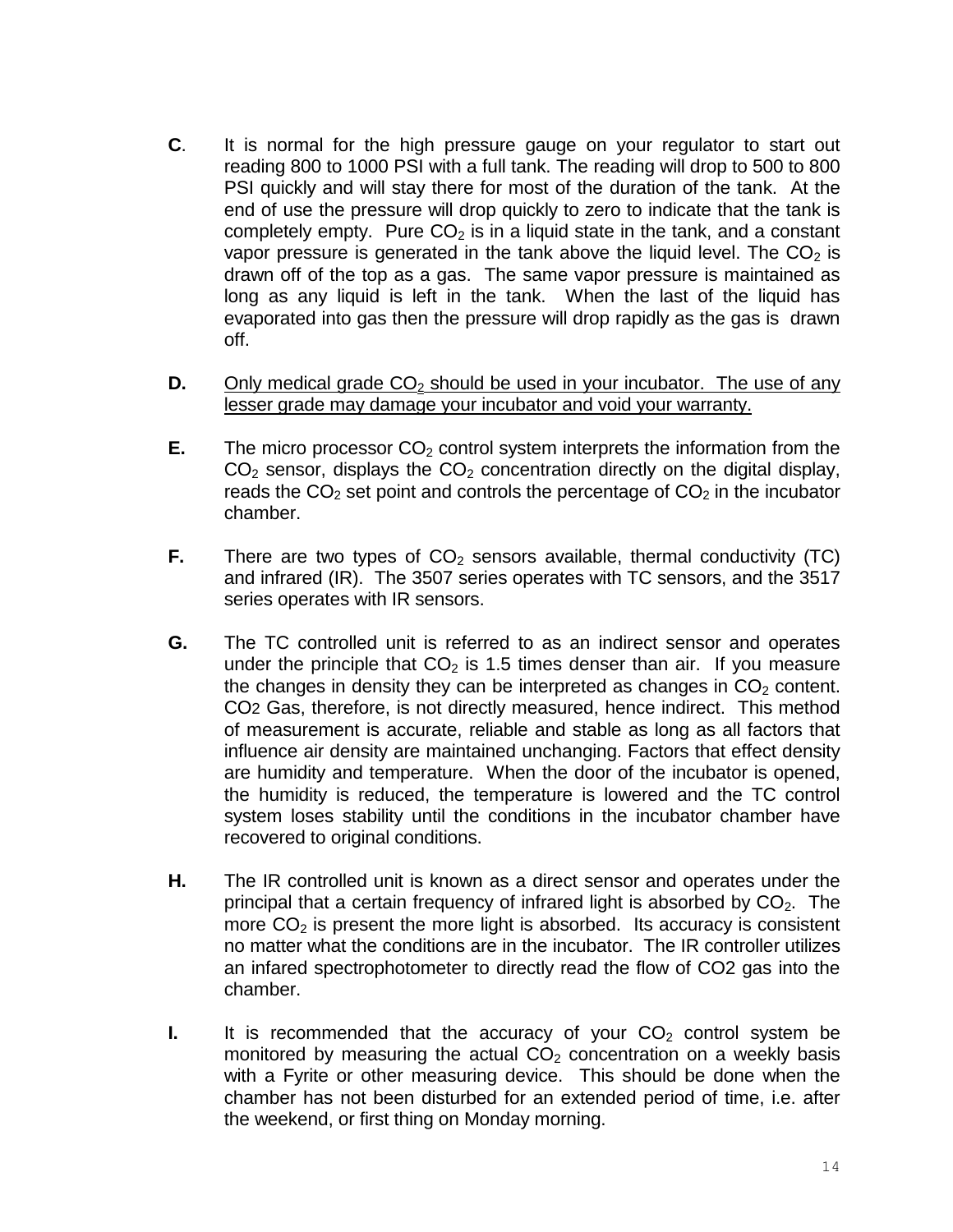- **5.10 Setting the CO<sup>2</sup> Control:** Attach the supply hose to the incubator and turn on the  $CO<sub>2</sub>$  supply. Set the  $CO<sub>2</sub>$  control to the desired set point using the procedure described in section 5.3.
- **5.11 Adjusting CO<sup>2</sup> Display:** After the incubator has had several hours to stabilize at  $CO<sub>2</sub>$  set point, measure the actual  $CO<sub>2</sub>$ % with a Fyrite. If there is any difference between the Fryite and the display, use the procedure described in section 5.4 for making the display match the Fyrite. See Section 7.0 for Fyrite use.

*NOTE: When using the Fyrite, insure that gas is not being injected while the reading is being taken. Changing the CO<sup>2</sup> set point to 0.0 prior to taking the sample and change the set point back to the desired value after the use of the Fyrite is finished.*

- **5.12** Audible Alarms: The temperature control and the CO<sub>2</sub> control are both equipped with visual and audible alarms.
	- **A. Temperature Alarms:** The temperature control has alarm indicators for high and low conditions that are activated whenever the actual temperature is  $1^\circ$  above or below the set point.
	- **B.**  $CO<sub>2</sub>$  **Alarms:** The  $CO<sub>2</sub>$  controller has alarm indicators for high and low alarm conditions that are activated whenever the actual  $CO<sub>2</sub>%$  is 1% above or below the set point.
	- **C. Audible Alarms:** Both controls are equipped with audible alarms that are activated when either of the HIGH or LOW indicators are activated. The audible alarms can be muted for a single alarm occurrence by pressing and holding down either the UP or DOWN button for several seconds until the alarm mutes. There is a built in delay of approximately 15 minutes on the occurrence of a LOW alarm. This time delay prevents the audible alarm from activating every time the door is opened and the temperature and CO2 drops.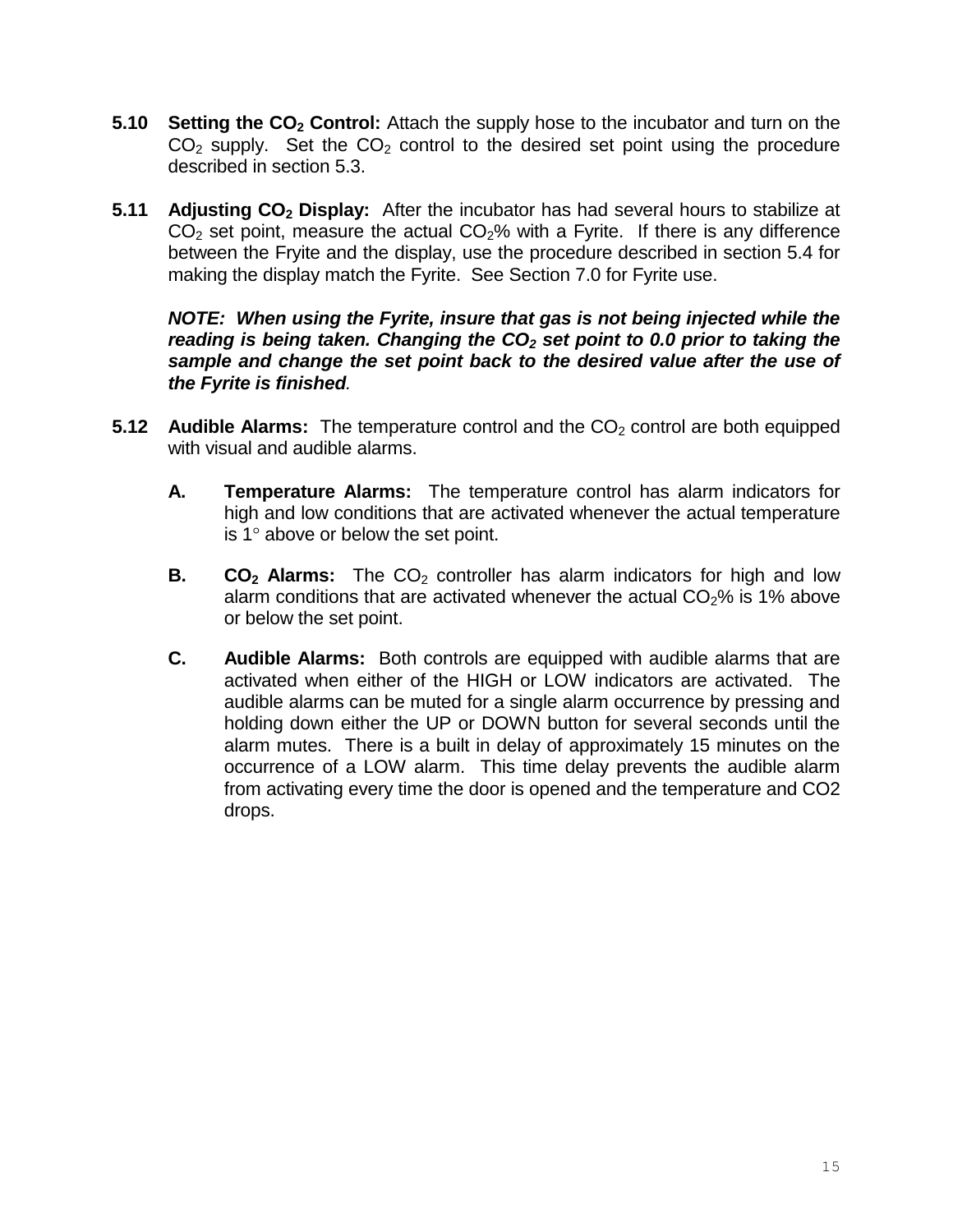![](_page_15_Picture_0.jpeg)

### **DATA LOGGER FUNCTION**

The data logger provides ways to externally indicate or log all the incubator front panel displays at intervals ranging from 1 to 99 minutes. The logger contains a real time clock/calendar to date and time stamp each logged reading.

The logger indicates and logs all front panel display readings in single lines of text. This data is logged when the present logging interval has expired or one of the monitored displays has changed its alarm state. Logged data has a time and date field that corresponds with the loggers real time clock.

This logged data can be externally accessed through ports provided on the front of the incubator for serial and parallel functions, as well as a BNC contact closure plug for extended alarm condition(s). The parallel port is compatible with any Epson or IBM style printer. The serial port operates at 9600 baud with 8 data bits, 1 (one) stop bit and no parity and connects with a computer through the (DB-9 DCE) RS232.

- **6.1 Program the Data Logger:** Select the parameter to adjust by pressing and holding the "MODE" button pad until the left two display digits show "LP" indicating the logger has entered the set mode. The parameter that can be changed will blink and its value can be changed by pushing the UP or DOWN arrow pads.
- **6.2** Pressing and holding the MODE pad for approximately one second will cause the logger to step to the next parameter. The table on the following page shows the indications for each parameter. If no buttons are pressed for fifteen (15) seconds, the panel display will revert to the normal operation mode.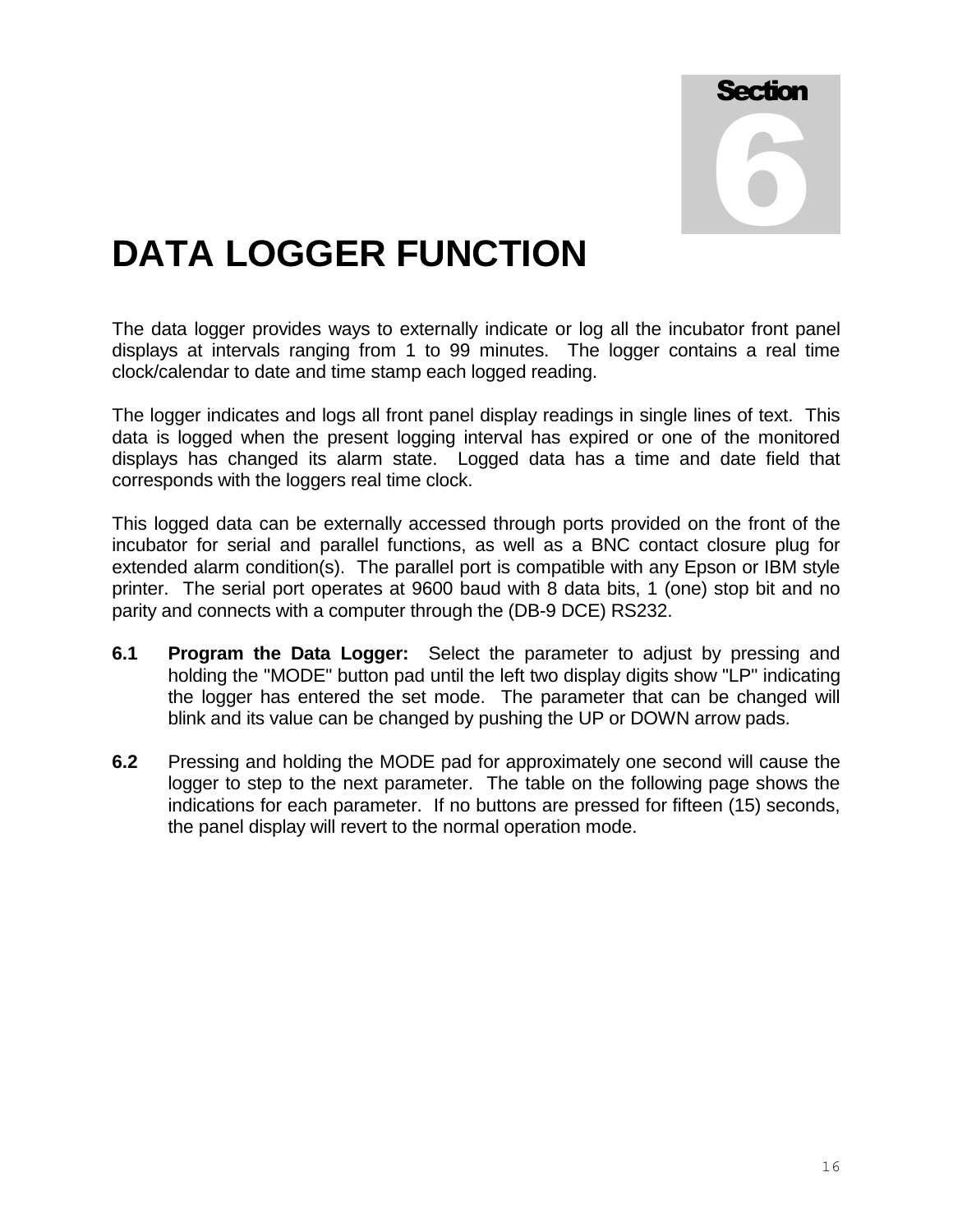#### **THE CONTROL PANEL DISPLAYS SIX PARAMETERS, SHOWN BELOW, WHICH CAN BE CHANGED USING THE CONTROL PANEL BUTTONS**

| <b>FRONT PANEL MODE</b>   | LEFT TWO DIGITS                                                                       | RIGHT TWO DIGITS                                                                   | <b>COLON</b> |
|---------------------------|---------------------------------------------------------------------------------------|------------------------------------------------------------------------------------|--------------|
| NORMAL OPERATION          | SHOW HOURS OF CURRENT 24 HR<br><b>TIME</b>                                            | SHOW MINUTES OF CURRENT<br><b>TIME</b>                                             | <b>BLINK</b> |
| <b>SET LOGGING PERIOD</b> | SHOW "LP"                                                                             | <b>BLINK LOGGING INTERVAL IN</b><br>MINUTES, CAN BE VERIFIED<br>FROM 0-99 MINUTES. | <b>OFF</b>   |
| <b>SET HOURS</b>          | <b>BLINKS HOURS PORTION OF</b><br><b>CURRENT TIME, CAN BE VARIED</b><br>FROM 00 TO 23 | ARE BLANK                                                                          | ON           |
| <b>SET MINUTES</b>        | ARE BLANK                                                                             | <b>BLINK MINUTES PORTION OF</b><br>CURRENT TIME, CAN BE VARIED<br>FROM 0 TO 59     | ON.          |
| <b>SET DATE</b>           | ARE BLANK                                                                             | BLINK DAY OF MONTH, CAN BE<br>VARIED FROM 1 TO 31                                  | <b>OFF</b>   |
| <b>SET MONTH</b>          | <b>BLINK CURRENT MONTH, CAN BE</b><br>VARIED FORM 1 TO 12                             | <b>ARE BLANK</b>                                                                   | <b>OFF</b>   |
| <b>CURRENT YEAR</b>       | "19" OR "20"                                                                          | BLINK LOWER 2 DIGITS OF YEAR                                                       | OFF          |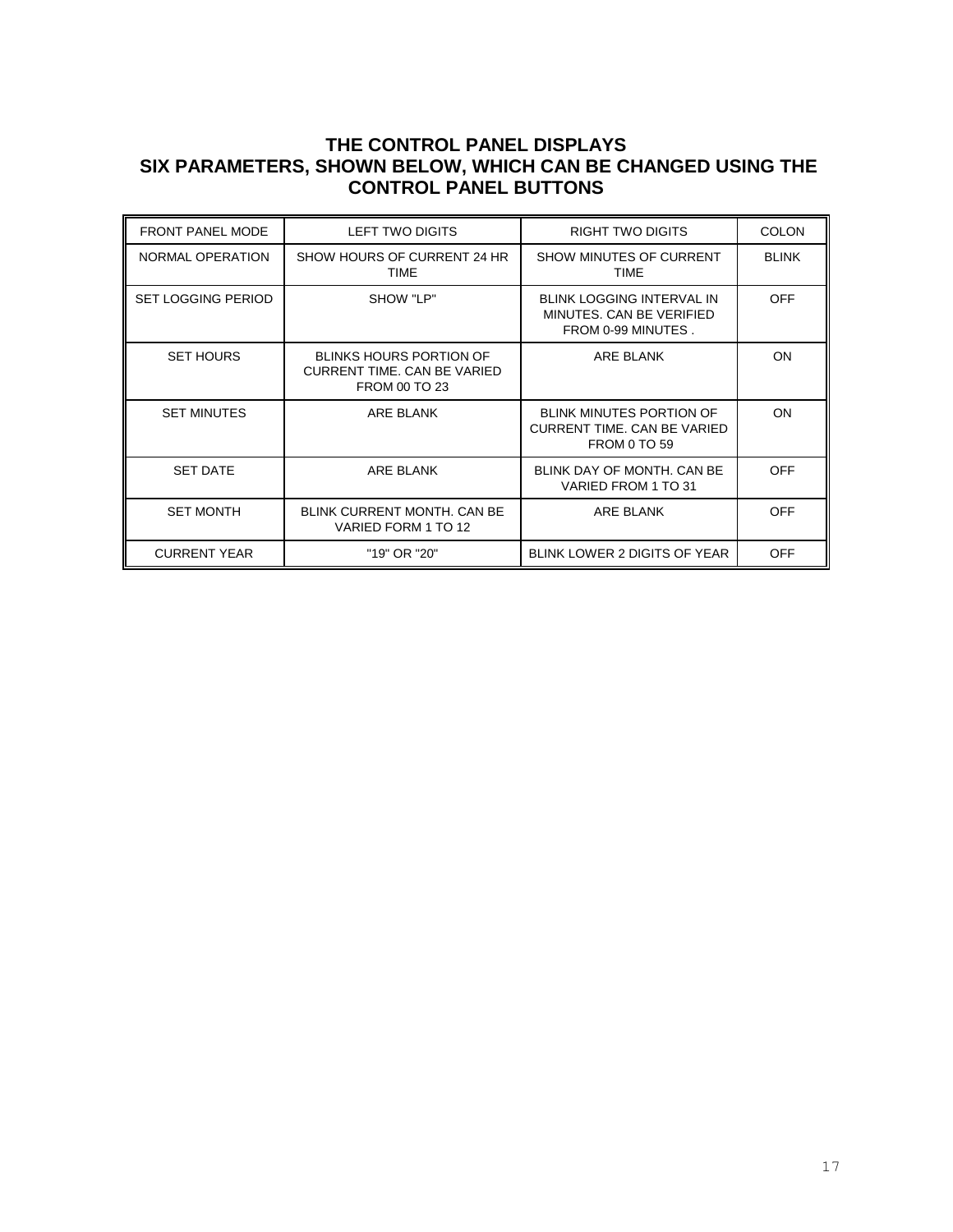![](_page_17_Picture_0.jpeg)

### **FYRITE CO**<sup>2</sup> **CHECKING**

A Bacharach FYRITE CO2 Gas Analyzer is recommended to measure CO2 concentrations in the incubator chamber. This test instrument is not supplied with the incubator but is readily available from your dealer. Follow the instructions provided with each Fyrite instrument carefully to insure correct and accurate readings.

- 7.1. Press button on top of Fyrite canister to release  $CO<sub>2</sub>$  concentration. Tip canister to the side to ensure all fluid is released from top of canister.
- 7.2. Loosen screw on slide scale and align top of fluid with zero on the scale. Tighten screw.
- 7.3. Connect hose and aspirator bulb to unit being tested. The sample port for connection is located on the control panel.
- 7.4. Place the hose sampling cap directly over the plunger valve on top of canister and depress firmly.
- 7.5. With button depressed, squeeze bulb 27 times. On the last squeeze and with bulb still deflated, release hose from button.
- 7.6. Turn Fyrite canister upside down 3 times, each time allowing all fluid to flow to the opposite end of the canister.
- 7.7. Tip canister to the 45 degree position to ensure all fluid has been released from top of canister.
- 7.8. Read  $CO<sub>2</sub>$  concentration in %.

*NOTE: Your Fyrite indicator will come with a complete set of detailed instructions which should be followed carefully. The fluid used inside this Fyrite instrument is poisonous and corrosive and must not be taken internally. In the event of a spill or accidental body contact with the Fyrite fluid, follow the instructions on the refill bottle carefully.*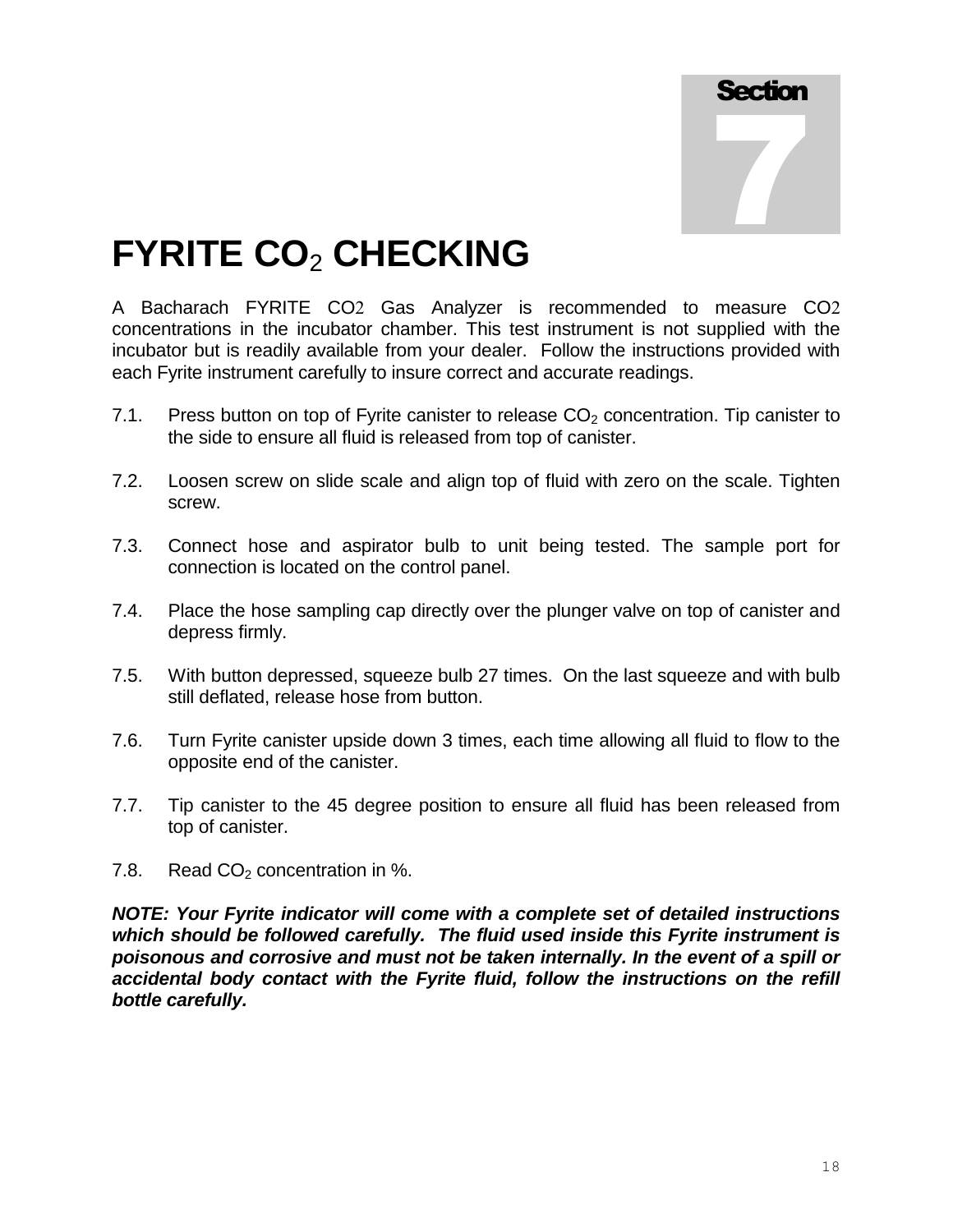![](_page_18_Figure_0.jpeg)

### **HEPA C02 FILTER**

The CO2 Incubator design features a HEPA filtration system with a patented copper housing. (Patent No. 6,333,004) As the chamber air is drawn through the filter system, airborne microbes and isolated particulates are not only removed from the air, but destroyed as well. It is through copper oxidation that the contaminants are actually killed. The HEPA filter is easily replaced without the need of any tools and has an efficiency rating of 99.97% at 0.3 microns.

![](_page_18_Figure_3.jpeg)

The Hepa filter attaches to a fixed coupling ring with a direct "snap-in" action. Push straight up to the coupling ring to connect. Pull the filter straight down to disengage. Replacement Hepa filters are available from Sheldon Mfg., Inc. Part number 2800517.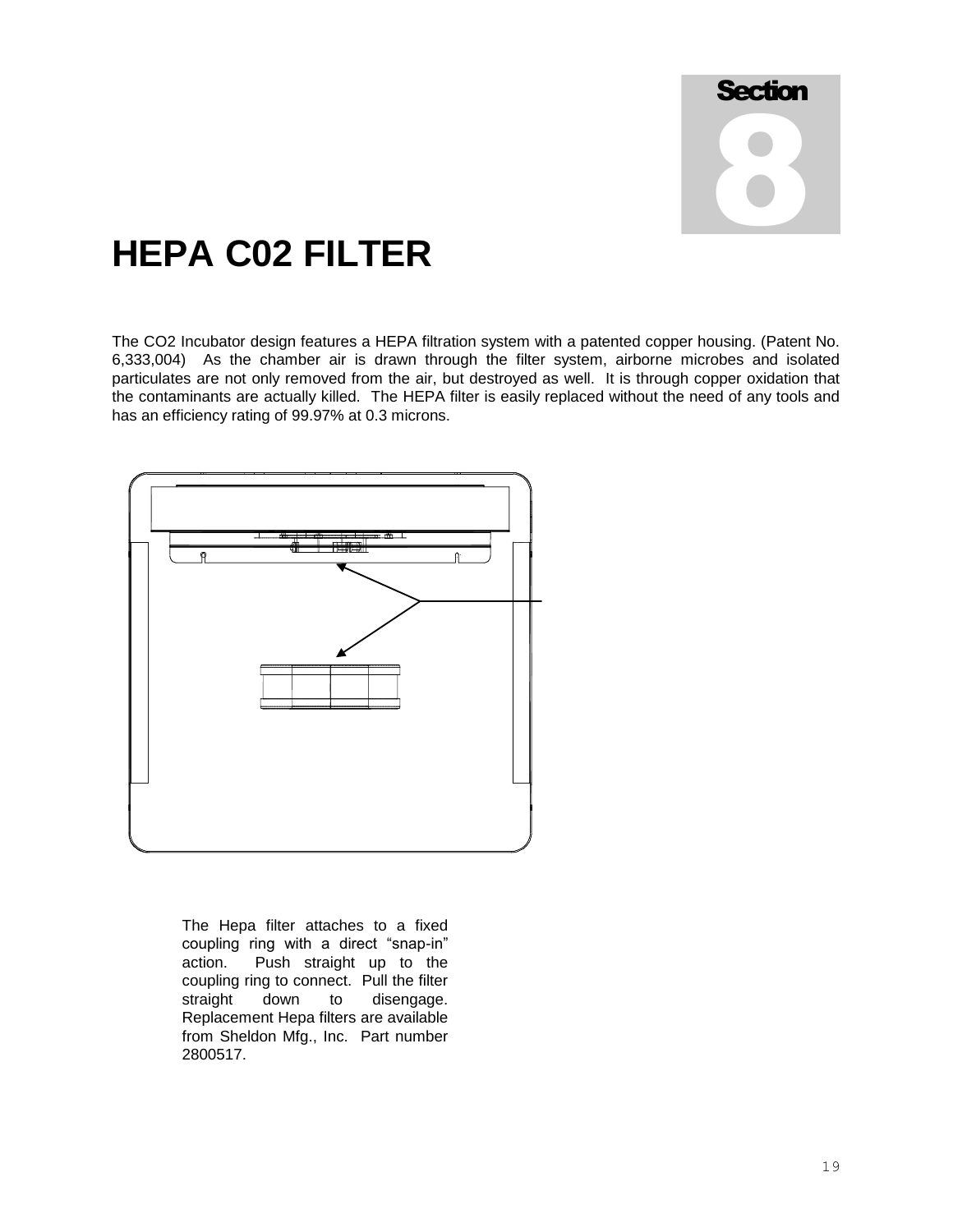## **Section** 9

### **MAINTENANCE**

#### *NOTE: Prior to any maintenance or service on this unit, disconnect the service cord from the power supply.*

- **9.1 Cleaning:** Cleaning and decontamination are recommended on a regular basis. To prepare the incubator for cleaning remove all interior parts such as the shelf standards and false top. All stainless steel parts are autoclavable. Please review the Cleaning procedures described in the Installation section for detailed instructions.
- **9.2** Check CO<sub>2</sub> supply periodically; don't let it run out. The internal auto tank switch is not alarmed.
- **9.3** CO<sub>2</sub> supply lines and connections can be checked for leaks with a liquid soap solution. Apply liquid soap solution to all areas of the supply line and observe for bubbles that will indicate a leak.
- **9.4** Keep the  $CO<sub>2</sub>$  flow system free of impurities. Erratic  $CO<sub>2</sub>$  control is usually traceable to the  $CO<sub>2</sub>$  pressure regulator on the tank, impurities in the tank, or impurities in the solenoid valve. Replace the CO2 in-line filters every six (6) months or when the filters have become noticeably dirty on the upstream side. There is a CO2 filter attached to the tubing kit, and one inside the shadow box connected to the GAS-IN line.
- **9.5** If the data logger fails to function as specified, check to verify that the port connections are solid and not loose. If the data logger still fails to function properly call Customer Service for assistance.
- **9.6** There is no maintenance required on any controls. If the controls fail to operate as specified, please review Section 9.0 Troubleshooting, prior to contacting customer service.
- **9.7 Storage:**If the incubator is to be turned off for any length of time, dry the chamber and humidity pan thoroughly and leave at room temperature. Failure to do this may cause the interior to become contaminated. No adjustment to controls should be required when restarting the unit. If the unit is to be shut down for transport, drain the water jacket, remove humidity pan and shelves, dry the chamber and disconnect the CO2 and power supply's. See section 3.3, Lifting / Handling for transport procedures.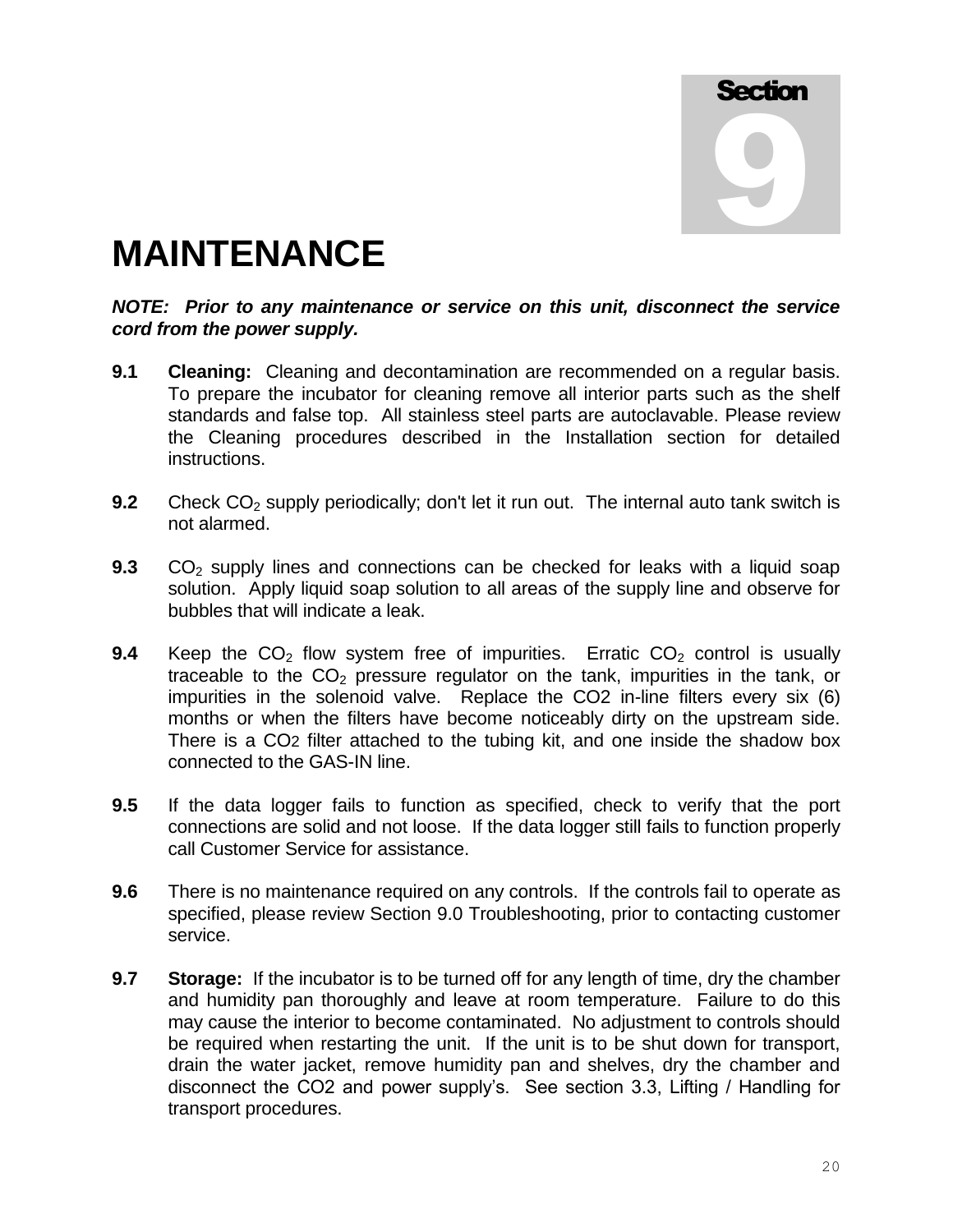![](_page_20_Figure_0.jpeg)

### **TROUBLESHOOTING**

*CAUTION: Extreme caution must be exercised any time access is made into areas housing electrical components. Repair, replacement or adjustment of components in these areas must only be done by qualified technicians familiar with electrical circuitry and the operation of the chamber.*

Always make a visual inspection of the incubator and control console when troubleshooting. Look for loose or disconnected wires or tubing, which may be the source of the trouble.

**NOTE: IF BREAKERS TRIP REPEATEDLY, OR FUSES BLOW REPEATEDLY, CALL QUALIFIED SERVICE PERSONNEL.**

| <b>TEMPERATURE</b>                                                  |                                                                                                                                                                                                                                                                                                                                                                                                                                                                                                                                                                                                                                                                                                                                                                                                       |  |
|---------------------------------------------------------------------|-------------------------------------------------------------------------------------------------------------------------------------------------------------------------------------------------------------------------------------------------------------------------------------------------------------------------------------------------------------------------------------------------------------------------------------------------------------------------------------------------------------------------------------------------------------------------------------------------------------------------------------------------------------------------------------------------------------------------------------------------------------------------------------------------------|--|
| <b>Temperature too high</b>                                         |                                                                                                                                                                                                                                                                                                                                                                                                                                                                                                                                                                                                                                                                                                                                                                                                       |  |
|                                                                     | 1/ controller set too high-see section 5.3<br>2/ controller failed on - call Customer Service<br>3/ wiring error - call Customer Service                                                                                                                                                                                                                                                                                                                                                                                                                                                                                                                                                                                                                                                              |  |
| Display reads "HI" or "400"+                                        |                                                                                                                                                                                                                                                                                                                                                                                                                                                                                                                                                                                                                                                                                                                                                                                                       |  |
|                                                                     | probe is unplugged, is broken or wire to sensor is broken -<br>trace wire from display to probe; move wire and watch<br>display to see intermittent problems                                                                                                                                                                                                                                                                                                                                                                                                                                                                                                                                                                                                                                          |  |
| Chamber temp spikes over set point<br>and then settles to set point |                                                                                                                                                                                                                                                                                                                                                                                                                                                                                                                                                                                                                                                                                                                                                                                                       |  |
|                                                                     | recalibrate - see section 5.4                                                                                                                                                                                                                                                                                                                                                                                                                                                                                                                                                                                                                                                                                                                                                                         |  |
| <b>Temperature too low</b>                                          |                                                                                                                                                                                                                                                                                                                                                                                                                                                                                                                                                                                                                                                                                                                                                                                                       |  |
| .                                                                   | 1/ OTP too low – see section 5.8.E<br>2/ controller set too low $-$ see section 5.3<br>3/ unit not recovered from door opening - wait for display to<br>stop changing<br>4/ unit not recovered from power failure or being turned off -<br>incubators will need 24 hours to warm up and stabilize<br>5/ element failure – see if heating light is on; compare<br>current draw to data plate<br>6/ controller failure - confirm with front panel lights that<br>controller is calling for heat<br>7/ OTP failure - confirm with front panel lights that it is<br>operating correctly<br>8/ wiring problem - check all functions and compare wiring<br>to diagram in section 10.0, especially around any areas<br>recently worked on<br>9/ loose connection – check shadow box for loose<br>connections |  |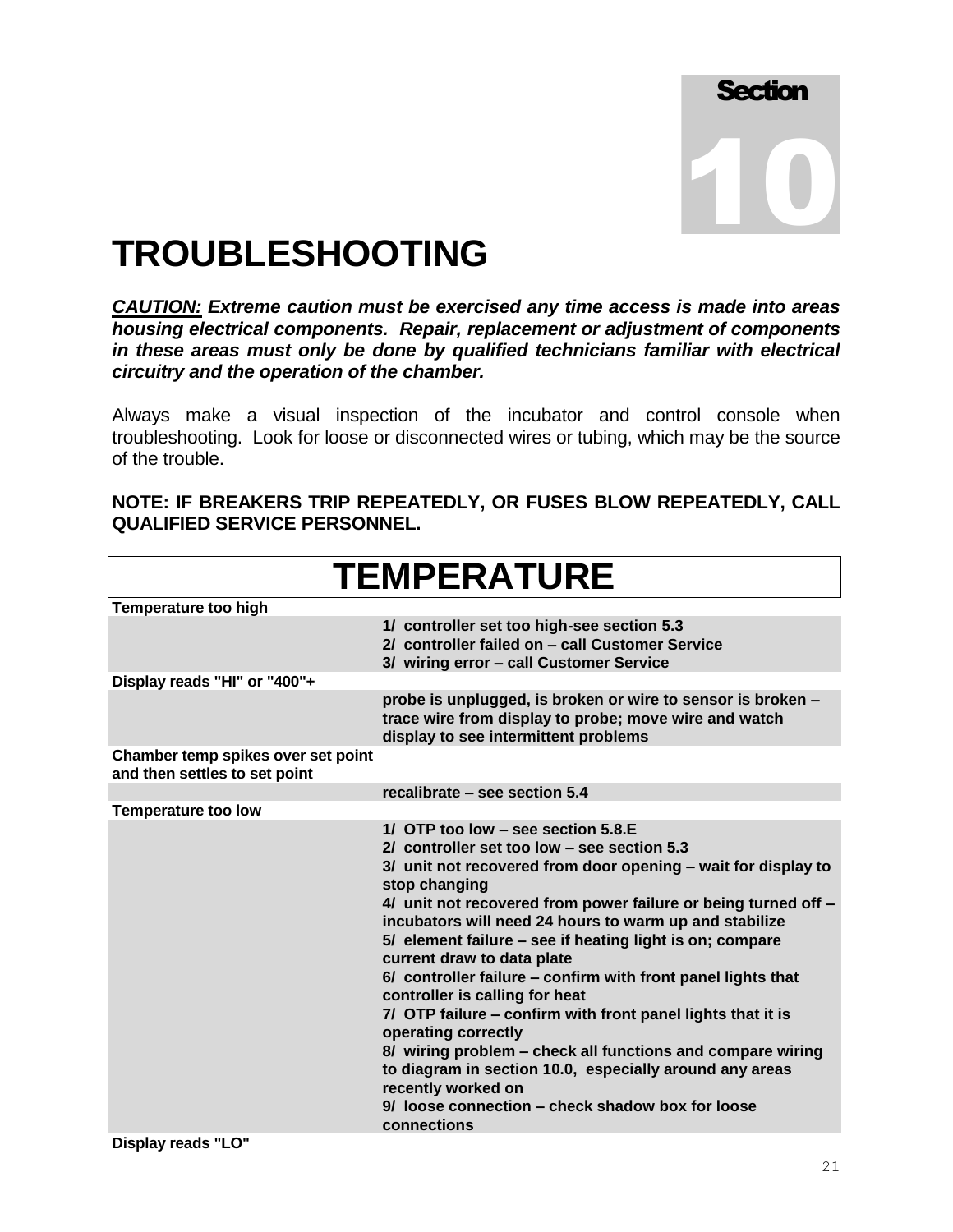|                                                                  | 1/ sensor is plugged in backwards - reverse sensor wires to<br>controller<br>2/ if ambient room temperature is lower than range of unit -<br>compare set points and ambient temperature to rated<br>specifications in section 9.0                                                                                                                                                                                                                                                                                                                                                                                                                                                                                                                                                                                                                                                                                                                                                                                                                                                                                                                                                                                                                                                                                                                 |
|------------------------------------------------------------------|---------------------------------------------------------------------------------------------------------------------------------------------------------------------------------------------------------------------------------------------------------------------------------------------------------------------------------------------------------------------------------------------------------------------------------------------------------------------------------------------------------------------------------------------------------------------------------------------------------------------------------------------------------------------------------------------------------------------------------------------------------------------------------------------------------------------------------------------------------------------------------------------------------------------------------------------------------------------------------------------------------------------------------------------------------------------------------------------------------------------------------------------------------------------------------------------------------------------------------------------------------------------------------------------------------------------------------------------------|
| Unit will not heat over a temperature<br>that is below set point |                                                                                                                                                                                                                                                                                                                                                                                                                                                                                                                                                                                                                                                                                                                                                                                                                                                                                                                                                                                                                                                                                                                                                                                                                                                                                                                                                   |
|                                                                  | 1/ confirm that fan is moving and that amperage and voltage<br>match data plate - check fan motor motion in shadow box<br>and feel for air movement in chamber<br>2/ confirm that set point is set high enough , turn OTP<br>counterclockwise and see if heating light or safety light<br>comes on<br>3/ check connections to sensor<br>4/ check calibration - using independent certified reference<br>thermometer, follow instructions in sections 5.4 and 5.8                                                                                                                                                                                                                                                                                                                                                                                                                                                                                                                                                                                                                                                                                                                                                                                                                                                                                  |
| Unit will not heat up at all                                     |                                                                                                                                                                                                                                                                                                                                                                                                                                                                                                                                                                                                                                                                                                                                                                                                                                                                                                                                                                                                                                                                                                                                                                                                                                                                                                                                                   |
|                                                                  | 1/ verify that controller is asking for heat by looking for<br>controller light - if pilot light is not on continuously during<br>initial start up there is a problem with the controller<br>2/ check amperage - amperage should be virtually at<br>maximum rated (data plate) amperage<br>3/ do all controller functions work?<br>4/ is the OTP set high enough? - for diagnostics, should be<br>fully clockwise with the pilot light never on<br>5/ has the fuse/circuit breaker blown?                                                                                                                                                                                                                                                                                                                                                                                                                                                                                                                                                                                                                                                                                                                                                                                                                                                         |
| Indicated chamber temperature<br>unstable                        |                                                                                                                                                                                                                                                                                                                                                                                                                                                                                                                                                                                                                                                                                                                                                                                                                                                                                                                                                                                                                                                                                                                                                                                                                                                                                                                                                   |
|                                                                  | 1/ $\pm$ 0.1 may be normal<br>2/ is fan working? - remove top panel and verify movement<br>of cooling fan in center of shadow box<br>3/ is ambient room temperature radically changing - either<br>door opening or room airflow from heaters or air<br>conditioning? - stabilize ambient conditions<br>4/ sensor miss-located, damaged, or wires may be damaged<br>- check mounts for control and OTP sensors, then trace<br>wires between sensors and controls<br>5/ calibration sensitivity - call Customer Service<br>6/ OTP set too low - be sure that OTP set point is more than<br>5 degrees over desired Main set point; check if OTP pilot is<br>on continuously; turn controller knob completely clockwise<br>to see if problem solved then follow instructions in section<br>5.8.E for correct setting.<br>7/ electrical noise - remove nearby sources of RFI including<br>motors, arcing relays or radio transmitters<br>8/ bad connection on temperature sensor or faulty sensor -<br>check connectors for continuity and mechanical soundness<br>while watching display for erratic behavior; check sensor<br>and wiring for mechanical damage<br>9/ bad connections or faulty capacitor - check connectors<br>for mechanical soundness and look for corrosion around<br>terminals or signs of arcing or other visible deterioration |
| Will not maintain set point                                      |                                                                                                                                                                                                                                                                                                                                                                                                                                                                                                                                                                                                                                                                                                                                                                                                                                                                                                                                                                                                                                                                                                                                                                                                                                                                                                                                                   |
|                                                                  | 1/ assure that set point is at least 5 degrees over ambient<br>room temperature<br>2/ see if ambient is fluctuating                                                                                                                                                                                                                                                                                                                                                                                                                                                                                                                                                                                                                                                                                                                                                                                                                                                                                                                                                                                                                                                                                                                                                                                                                               |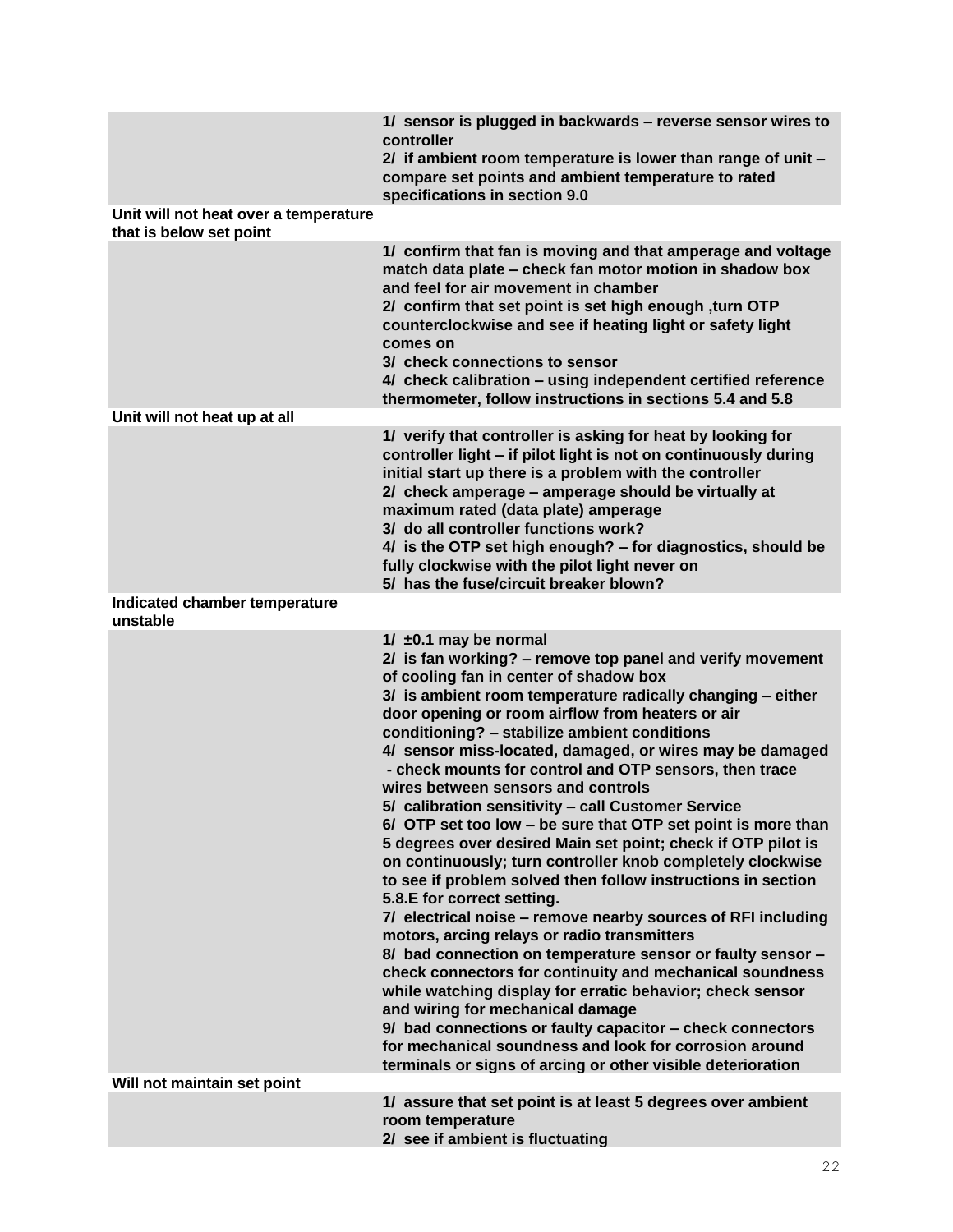**Display and reference thermometer don't match**

| 1/ calibration error - see section 5.4<br>2/ temperature sensor failure - evaluate if pilot light is<br>operating correctly<br>3/ controller failure - evaluate if pilot light is operating<br>correctly<br>4/ allow at least two hours to stabilize<br>5/ verify that reference thermometer is certified<br>Can't adjust set points or calibration<br>1/ turn entire unit off and on to reset<br>2/ if repeatedly happens, call Customer Service<br>Calibrated at one temperature, but<br>not at another<br>This can be a normal condition when operating temperature<br>varies widely. For maximum accuracy, calibration should be<br>done at or as close to the set point temperature.<br><b>CO2 LEVEL</b><br>Overshoots set point but stabilizes<br>- display and Fyrite match<br>1/ turn set point up and down to see if solenoid valve works<br>by feeling and listening to valve<br>2/ recalibrate with Fyrite, see section 5.11 and section 7.0<br>3/ fan not operating correctly<br>a- fan motor stopped<br>b- fan blade fell off<br>c- wrong fan blade installed or mounted backwards<br>4/ wrong restrictor installed or missing altogether<br>5/ tank pressure too high, see section 5.9.A<br>6/ CO2 sensor partially plugged with dirt or condensation<br>7/ regulator set wrong, see section 5.9<br>8/ incubator too heavily loaded<br>9/ incubator being operated without shelving<br>10/ CO2 attached to sample port instead of "CO2 IN" fitting<br>12/ if display and Fyrite does not match, see Troubleshooting<br>$Co2-5$<br>Overshoots set point and<br>continues to rise - display and<br><b>Fyrite match</b><br>1/ debris in solenoid causing it to leak continuously<br>2/ solenoid failed while open<br>3/ unit miss-wired<br>4/ controller output failed or shorted<br>5/ CO2 sensor or interface failure<br>6/ CO2 sensor plugged by debris or condensation<br><b>Rises very slowly</b><br>1/ restrictor partially plugged<br>2/ filter overly dirty or partially plugged<br>3/ CO2 tank regulator set too low, see section 5.9<br>4/ hose kinked or leaking<br>5/ poor door seal<br>6/ CO2 tank contains mixed gas, not 100% medical grade<br>CO <sub>2</sub> | uvii uilauul |  |
|------------------------------------------------------------------------------------------------------------------------------------------------------------------------------------------------------------------------------------------------------------------------------------------------------------------------------------------------------------------------------------------------------------------------------------------------------------------------------------------------------------------------------------------------------------------------------------------------------------------------------------------------------------------------------------------------------------------------------------------------------------------------------------------------------------------------------------------------------------------------------------------------------------------------------------------------------------------------------------------------------------------------------------------------------------------------------------------------------------------------------------------------------------------------------------------------------------------------------------------------------------------------------------------------------------------------------------------------------------------------------------------------------------------------------------------------------------------------------------------------------------------------------------------------------------------------------------------------------------------------------------------------------------------------------------------------------------------------------------------------------------------------------------------------------------------------------------------------------------------------------------------------------------------------------------------------------------------------------------------------------------------------------------------------------------------------------------------------------------------------------------------------------------------------------------------|--------------|--|
|                                                                                                                                                                                                                                                                                                                                                                                                                                                                                                                                                                                                                                                                                                                                                                                                                                                                                                                                                                                                                                                                                                                                                                                                                                                                                                                                                                                                                                                                                                                                                                                                                                                                                                                                                                                                                                                                                                                                                                                                                                                                                                                                                                                          |              |  |
|                                                                                                                                                                                                                                                                                                                                                                                                                                                                                                                                                                                                                                                                                                                                                                                                                                                                                                                                                                                                                                                                                                                                                                                                                                                                                                                                                                                                                                                                                                                                                                                                                                                                                                                                                                                                                                                                                                                                                                                                                                                                                                                                                                                          |              |  |
|                                                                                                                                                                                                                                                                                                                                                                                                                                                                                                                                                                                                                                                                                                                                                                                                                                                                                                                                                                                                                                                                                                                                                                                                                                                                                                                                                                                                                                                                                                                                                                                                                                                                                                                                                                                                                                                                                                                                                                                                                                                                                                                                                                                          |              |  |
|                                                                                                                                                                                                                                                                                                                                                                                                                                                                                                                                                                                                                                                                                                                                                                                                                                                                                                                                                                                                                                                                                                                                                                                                                                                                                                                                                                                                                                                                                                                                                                                                                                                                                                                                                                                                                                                                                                                                                                                                                                                                                                                                                                                          |              |  |
|                                                                                                                                                                                                                                                                                                                                                                                                                                                                                                                                                                                                                                                                                                                                                                                                                                                                                                                                                                                                                                                                                                                                                                                                                                                                                                                                                                                                                                                                                                                                                                                                                                                                                                                                                                                                                                                                                                                                                                                                                                                                                                                                                                                          |              |  |
|                                                                                                                                                                                                                                                                                                                                                                                                                                                                                                                                                                                                                                                                                                                                                                                                                                                                                                                                                                                                                                                                                                                                                                                                                                                                                                                                                                                                                                                                                                                                                                                                                                                                                                                                                                                                                                                                                                                                                                                                                                                                                                                                                                                          |              |  |
|                                                                                                                                                                                                                                                                                                                                                                                                                                                                                                                                                                                                                                                                                                                                                                                                                                                                                                                                                                                                                                                                                                                                                                                                                                                                                                                                                                                                                                                                                                                                                                                                                                                                                                                                                                                                                                                                                                                                                                                                                                                                                                                                                                                          |              |  |
|                                                                                                                                                                                                                                                                                                                                                                                                                                                                                                                                                                                                                                                                                                                                                                                                                                                                                                                                                                                                                                                                                                                                                                                                                                                                                                                                                                                                                                                                                                                                                                                                                                                                                                                                                                                                                                                                                                                                                                                                                                                                                                                                                                                          |              |  |
|                                                                                                                                                                                                                                                                                                                                                                                                                                                                                                                                                                                                                                                                                                                                                                                                                                                                                                                                                                                                                                                                                                                                                                                                                                                                                                                                                                                                                                                                                                                                                                                                                                                                                                                                                                                                                                                                                                                                                                                                                                                                                                                                                                                          |              |  |
|                                                                                                                                                                                                                                                                                                                                                                                                                                                                                                                                                                                                                                                                                                                                                                                                                                                                                                                                                                                                                                                                                                                                                                                                                                                                                                                                                                                                                                                                                                                                                                                                                                                                                                                                                                                                                                                                                                                                                                                                                                                                                                                                                                                          |              |  |
|                                                                                                                                                                                                                                                                                                                                                                                                                                                                                                                                                                                                                                                                                                                                                                                                                                                                                                                                                                                                                                                                                                                                                                                                                                                                                                                                                                                                                                                                                                                                                                                                                                                                                                                                                                                                                                                                                                                                                                                                                                                                                                                                                                                          |              |  |
|                                                                                                                                                                                                                                                                                                                                                                                                                                                                                                                                                                                                                                                                                                                                                                                                                                                                                                                                                                                                                                                                                                                                                                                                                                                                                                                                                                                                                                                                                                                                                                                                                                                                                                                                                                                                                                                                                                                                                                                                                                                                                                                                                                                          |              |  |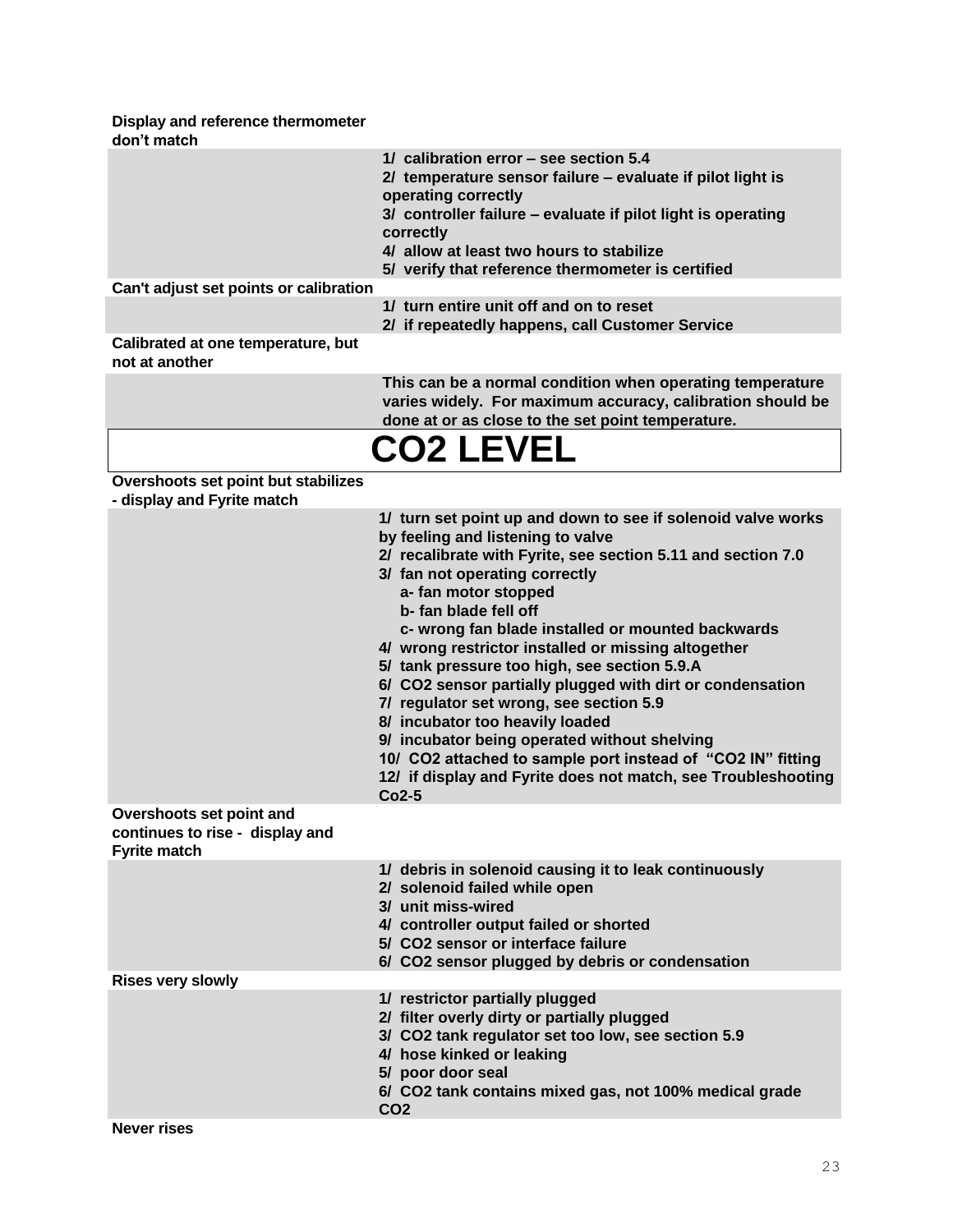|                                                                    | 1/ CO2 tank empty<br>2/ solenoid failed while closed<br>3/ CO2 controller output failed while open<br>4/ restrictor plugged<br>5/ CO2 hose blockage<br>6/ CO2 filter plugged<br>7/ set point is at 0.0 and has not been reset, see section 5.3<br>and 5.4                                                                                                                                                                                                                                                                                                                                                                                                                                                                                                                                                                                                                                                                                                                                                          |
|--------------------------------------------------------------------|--------------------------------------------------------------------------------------------------------------------------------------------------------------------------------------------------------------------------------------------------------------------------------------------------------------------------------------------------------------------------------------------------------------------------------------------------------------------------------------------------------------------------------------------------------------------------------------------------------------------------------------------------------------------------------------------------------------------------------------------------------------------------------------------------------------------------------------------------------------------------------------------------------------------------------------------------------------------------------------------------------------------|
| Display and Fyrite reading do not<br>match                         |                                                                                                                                                                                                                                                                                                                                                                                                                                                                                                                                                                                                                                                                                                                                                                                                                                                                                                                                                                                                                    |
|                                                                    | 1/ calibration error - clear chamber for 12 hrs and confirm at<br>"0"<br>2/ turn set point up and down to see if solenoid valve works<br>by feeling and listening to valve<br>3/ assure that IR tube block is completely tight, 24 series<br>4/ if display is varying when doing Fyrite test, have a leak on<br>IR base or mounting plate, or CO2 is injecting at time of test.<br>5/ take voltage reading across sensor leads 0=0V and 20=1V<br>6/ assure that sensor is properly mounted<br>7/ DISPLAY LOWER THAN FYRITE: air leak around the CO2<br>sensor or the fan motor shaft<br>8/ DISPLAY HIGHER THAN FYRITE: leak in tube from sample<br>port to chamber, verify with liquid soap solution.<br>9/ DISPLAY HIGHER THAN FYRITE: Fyrite fluid worn out,<br>replace fluid with Fyrite refill.<br>10/ DISPLAY HIGHER THAN FYRITE: poor Fyrite sampling<br>technique, see section 6.0<br>11/ DISPLAY HIGHER THAN FYRITE: defective Fyrite pump or<br>tubing<br>12/ CO2 sensor, interface or controller failure |
| Is unstable - display or actual<br>reading varies around set point |                                                                                                                                                                                                                                                                                                                                                                                                                                                                                                                                                                                                                                                                                                                                                                                                                                                                                                                                                                                                                    |
|                                                                    | 1/ confirm that fan is working<br>2/ check for air leak around CO2 sensor or fan motor shaft<br>3/ magnetic field interference<br>4/ door not sealing properly<br>5/ atmospheric pressure fluctuations<br>6/ defective Fyrite pump or tubing<br>7/ CO2 entering chamber too quickly<br>a- tank pressure too high<br>b- regulator set wrong<br>c- restrictor incorrect or missing<br>8/ electronic problem with CO2 sensor, interface or controller<br>9/ top of unit exposed to cold air drafts<br>10/ unit being operated without shadow box cover<br>11/ electrical interference - atmospheric or conducted<br>12/ incubator too heavily loaded                                                                                                                                                                                                                                                                                                                                                                  |
| Can't adjust set points or<br>calibration - "locked up"            |                                                                                                                                                                                                                                                                                                                                                                                                                                                                                                                                                                                                                                                                                                                                                                                                                                                                                                                                                                                                                    |
|                                                                    | 1/ turn unit off and on to reset processor in controller<br>2/ if repeatedly happens, call Customer Service                                                                                                                                                                                                                                                                                                                                                                                                                                                                                                                                                                                                                                                                                                                                                                                                                                                                                                        |
| <b>Feeding continuously or</b>                                     |                                                                                                                                                                                                                                                                                                                                                                                                                                                                                                                                                                                                                                                                                                                                                                                                                                                                                                                                                                                                                    |

**abnormally high CO2 usage**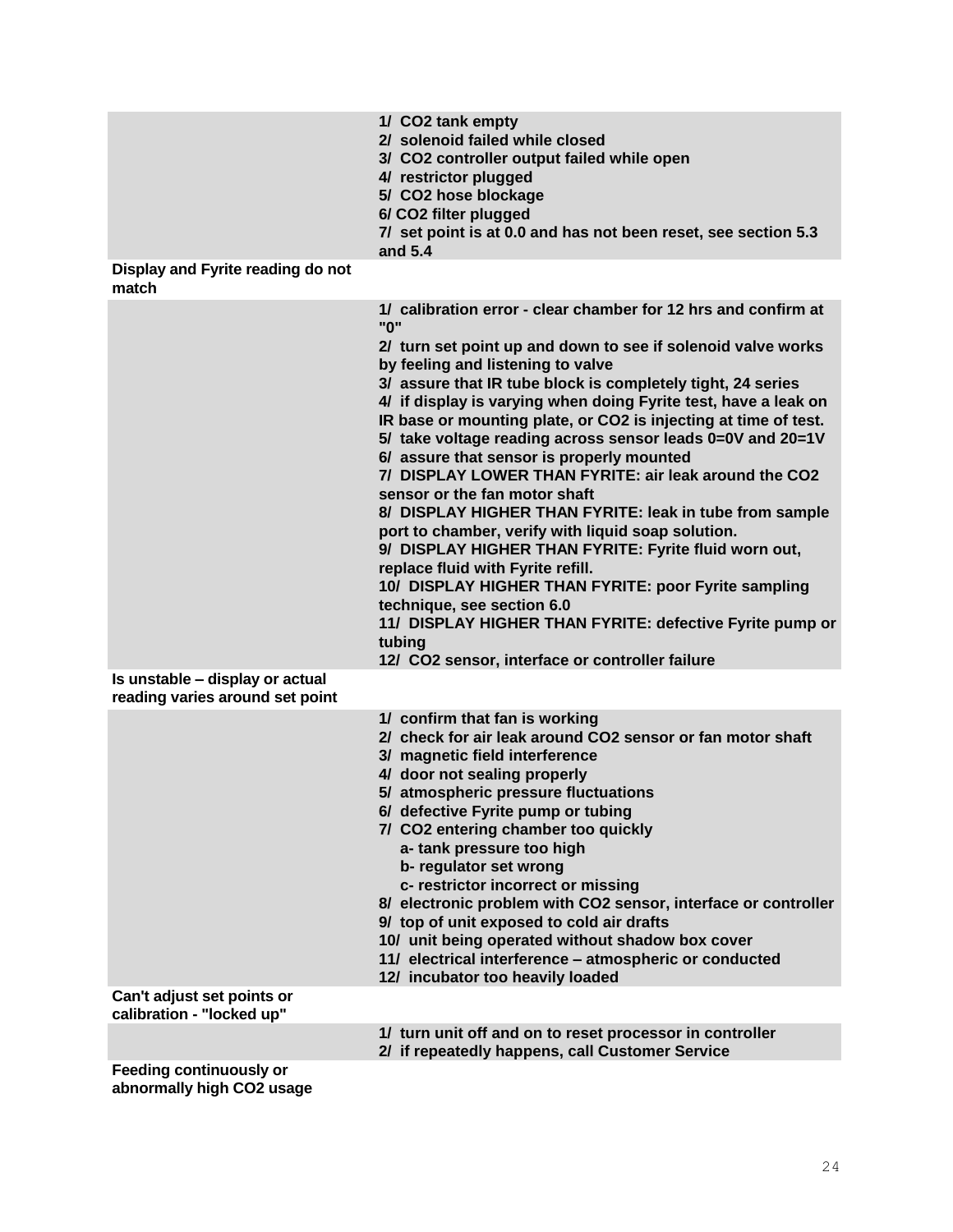|                                                                      | 1/ do decay test: if more than 1% decay in an hour, check for<br>leak : door gasket tightness, motor inlet to chamber, sensor<br>or probe inlet to chamber, chamber access tube plugged<br>2/ check output signal from controller<br>3/ check solenoid valve for correct operation<br>4/ leak in plumbing including between regulator and CO2<br>tank<br>5/ door being opened too often                                                                                                       |
|----------------------------------------------------------------------|-----------------------------------------------------------------------------------------------------------------------------------------------------------------------------------------------------------------------------------------------------------------------------------------------------------------------------------------------------------------------------------------------------------------------------------------------------------------------------------------------|
| Won't hold calibration - Fyrite<br>reading varies but display stable |                                                                                                                                                                                                                                                                                                                                                                                                                                                                                               |
|                                                                      | 1/ atmospheric pressure fluctuations<br>2/ top of unit exposed to cold air drafts<br>3/ unit being operated without shadow box cover in place<br>4/ condensation collecting on CO2 sensor<br>5/ CO2 sensor or interface failure<br>6/ unit incorrectly calibrated, see section 5.4<br>7/ taking Fyrite reading too soon after the door has been<br>opened<br>8/ air leak around CO2 sensor mounting plate                                                                                     |
|                                                                      | <b>MECHANICAL</b>                                                                                                                                                                                                                                                                                                                                                                                                                                                                             |
| Door not sealing                                                     |                                                                                                                                                                                                                                                                                                                                                                                                                                                                                               |
|                                                                      | 1/ check physical condition of gasket<br>2/ confirm that door latch pulls door in tightly<br>3/ assure that gasket is in original location                                                                                                                                                                                                                                                                                                                                                    |
| Motor doesn't move                                                   |                                                                                                                                                                                                                                                                                                                                                                                                                                                                                               |
|                                                                      | 1/ if shaft spins freely: check connections to motor and check<br>voltage to motor;<br>2/ if shaft rubs or is frozen, relieve binding and retest                                                                                                                                                                                                                                                                                                                                              |
| <b>Motor makes noise</b>                                             |                                                                                                                                                                                                                                                                                                                                                                                                                                                                                               |
|                                                                      | 1) Make sure that the fan or blower wheel is not contacting its<br>housing. Adjust the motor mounting bracket position to re-center<br>the fan or blower wheel, if necessary.<br>2) Check the fan or blower wheel for damage or out of balance<br>condition. Replace the fan or blower wheel if it is damaged or out of<br>balance.<br>3) Turn the motor shaft to make sure that it spins freely. If it binds<br>or the bearings make a rubbing or scrapping sound then replace<br>the motor. |
| Solenoid valve buzzing                                               |                                                                                                                                                                                                                                                                                                                                                                                                                                                                                               |
|                                                                      | After removing solenoid clean with alcohol for carbon build-<br>up then blow out. Check valve seat or channels for<br>contamination. Check CO2 filter and/or grade of CO2 used. If<br>seat is worn, replace.                                                                                                                                                                                                                                                                                  |
|                                                                      | <b>OTHER</b>                                                                                                                                                                                                                                                                                                                                                                                                                                                                                  |
| <b>Controller on at all times - "locked-</b><br>up"                  |                                                                                                                                                                                                                                                                                                                                                                                                                                                                                               |
|                                                                      | 1/ turn unit off and on to reset<br>2/ if cannot change any condition on the front panel, call<br><b>Customer Service</b>                                                                                                                                                                                                                                                                                                                                                                     |
| Front panel displays are all off                                     | 1/ Check for wire damage.                                                                                                                                                                                                                                                                                                                                                                                                                                                                     |
| Unit or wall fuse/circuit breaker is<br>blown                        |                                                                                                                                                                                                                                                                                                                                                                                                                                                                                               |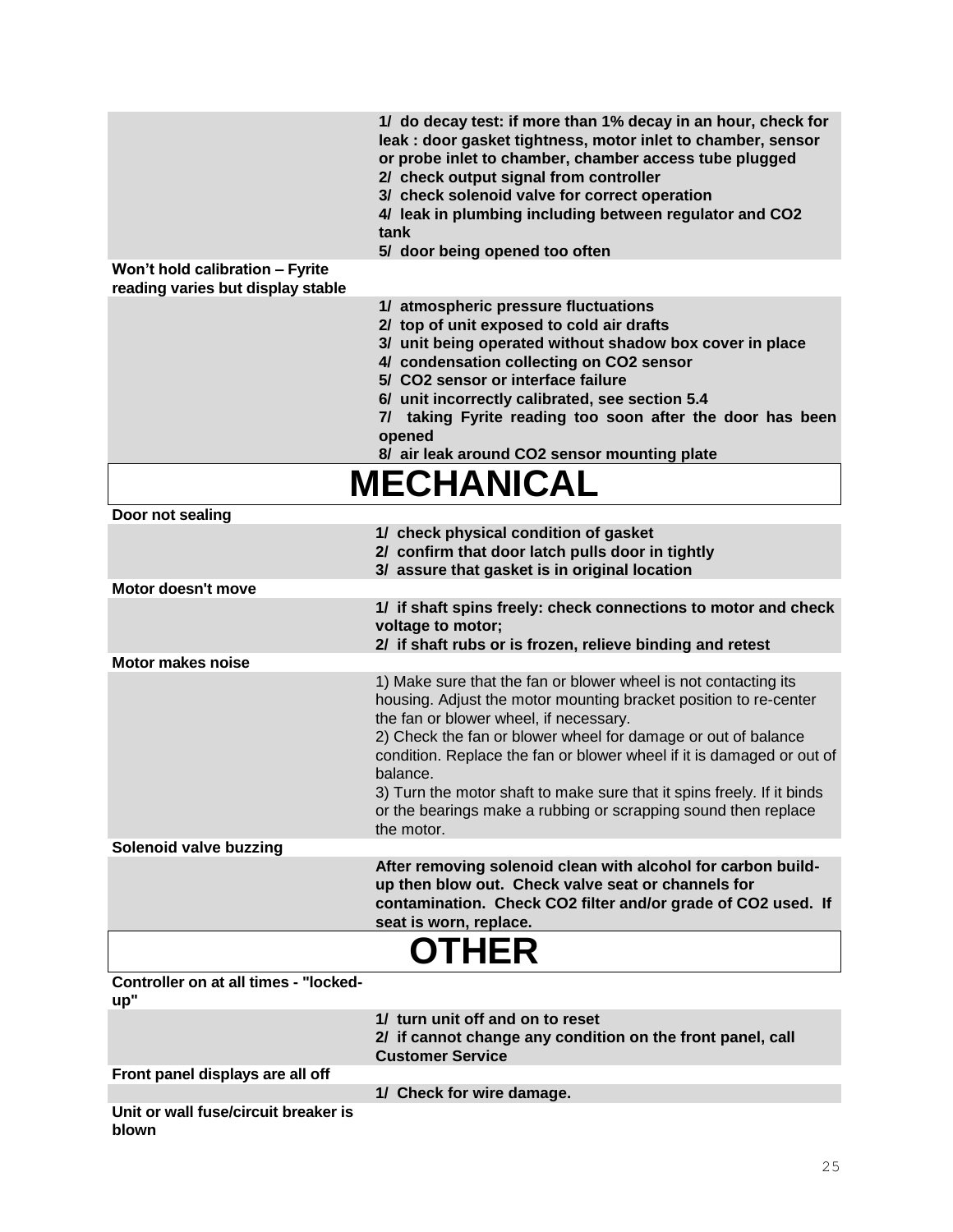|                                 | 1/ check wall power source<br>2/ compare current draw and compare to specs on data plate<br>3/ see what other loads are on the wall circuit                                                                               |
|---------------------------------|---------------------------------------------------------------------------------------------------------------------------------------------------------------------------------------------------------------------------|
| Unit will not turn on           |                                                                                                                                                                                                                           |
|                                 | 1/ check wall power source<br>2/ check fuse/circuit breaker on unit or in wall<br>3/ see if unit is on, e.g., fan or heater, and just controller is off<br>4/ check all wiring connections, esp. around the on/off switch |
| Unit is smoking – Out of box    |                                                                                                                                                                                                                           |
|                                 | Put unit under vent and run at full power for one hour.                                                                                                                                                                   |
| <b>Contamination in chamber</b> |                                                                                                                                                                                                                           |
|                                 | 1/ see cleaning procedure in Installation section 3.0<br>2/ develop and follow Standard operating procedure for<br>specific application; include definition of cleaning technique<br>and maintenance schedule.            |

#### **NOTE: THE TEMPERATURE OF THE GLASS DOOR AND THE INTERIOR CHAMBER WALLS MUST BE EQUAL TO PREVENT CONDENSATION.**

The incubator is designed so that no internal electrical servicing should be required under normal conditions. If electrical servicing is necessary, it should be performed by qualified service personnel. FOR PERSONAL SAFETY, ALWAYS DISCONNECT THE POWER BEFORE SERVICING.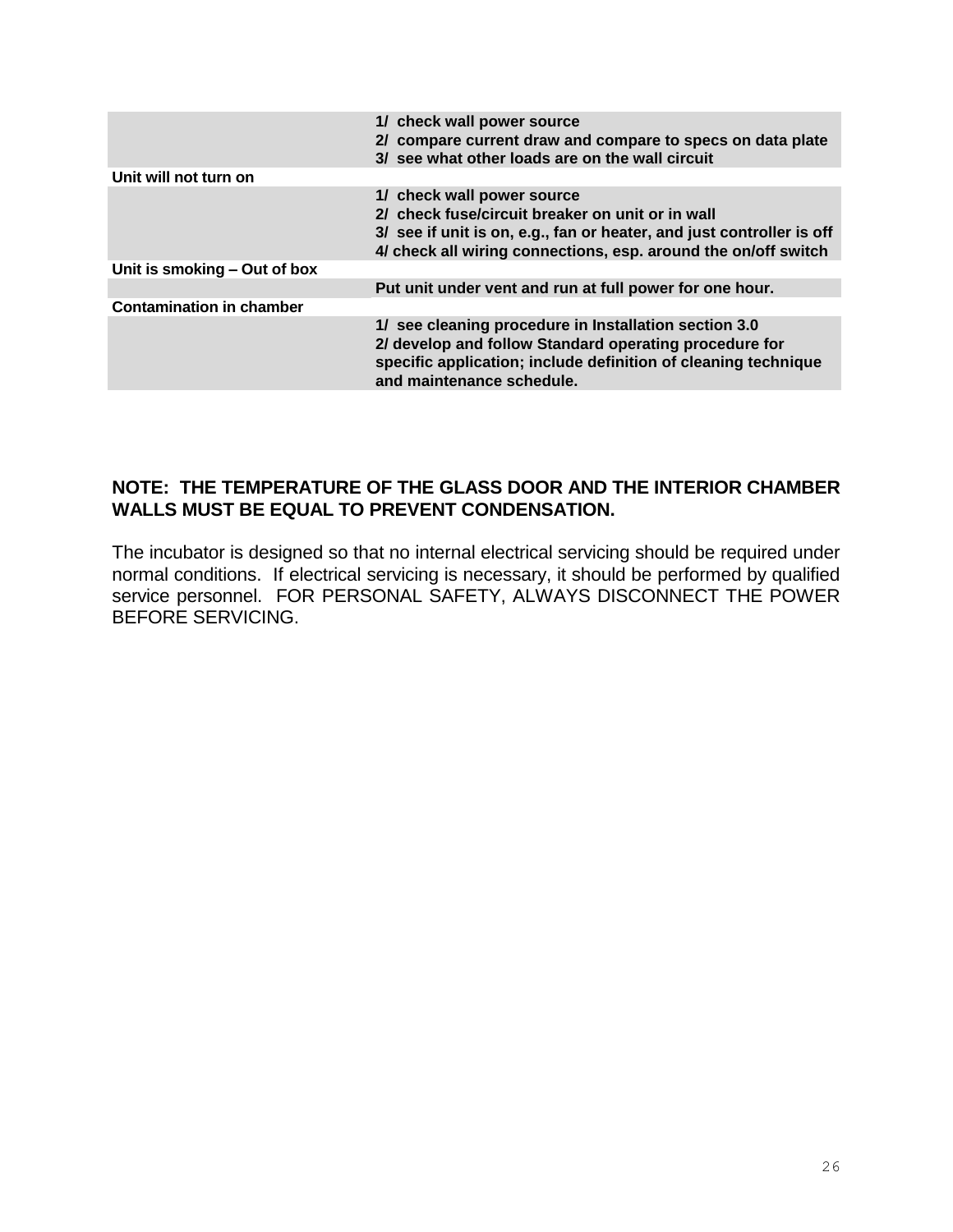11

**PARTS LIST**

| <b>Description</b>               | <b>115V</b> | <b>220V</b> |
|----------------------------------|-------------|-------------|
| <b>Blower Wheel</b>              | 2600519     | 2600519     |
| <b>CO2 Display Board</b>         | 1750559     | 1750735     |
| <b>CO2 Filter</b>                | 100199      | 100199      |
| CO2 Pre-Heater                   | 100909      | 103328      |
| CO2 Sensor w/ Interface          | 9700501     | 9700501     |
| <b>Cord Set</b>                  | 1800510     | 104192      |
| Cord Set - European              | <b>NA</b>   | 1800500     |
| Data Logger                      | 1750537     | 1750737     |
| Door Heater                      | 103068      | 103068      |
| <b>Door Switch</b>               | X1000022    | X1000022    |
| <b>Element Coil</b>              | 2350503     | 120071      |
| <b>Fan Blade</b>                 | 103130      | 103130      |
| Fan Motor                        | 4880508     | 4880507     |
| <b>Glass Door Latch</b>          | 9530516     | 9530516     |
| Gasket, 8 feet                   | 3450648     | 3450648     |
| <b>HEPA Filter</b>               | 2800517     | 2800517     |
| <b>Humidity Display</b>          | 1750736     | 1750736     |
| <b>Humidity Pan</b>              | 5120587     | 5120587     |
| <b>Humidity Sensor</b>           | 9900522     | 9900523     |
| <b>IR Transmitter</b>            | 8320510     | 8320510     |
| <b>Leveling Feet</b>             | 200129      | 200129      |
| <b>Limit Thermostat</b>          | 103557      | 103557      |
| <b>Overtemperature Safety</b>    | 100001      | 100001      |
| Pod Control 4 Loop               | 1750725     | 1750725     |
| <b>Power Inlet Fuse</b>          | 103558      | 103555      |
| <b>Power Inlet</b>               | 104179      | 104179      |
| <b>Power Switch</b>              | 7850532     | 7850532     |
| <b>Shelf</b>                     | 5121109     | 5121109     |
| <b>Solenoid Valve</b>            | 8600528     | 8600529     |
| <b>Temperature Display Board</b> | 1750557     | 1750734     |
| <b>Water Level Switch</b>        | 210004      | 210004      |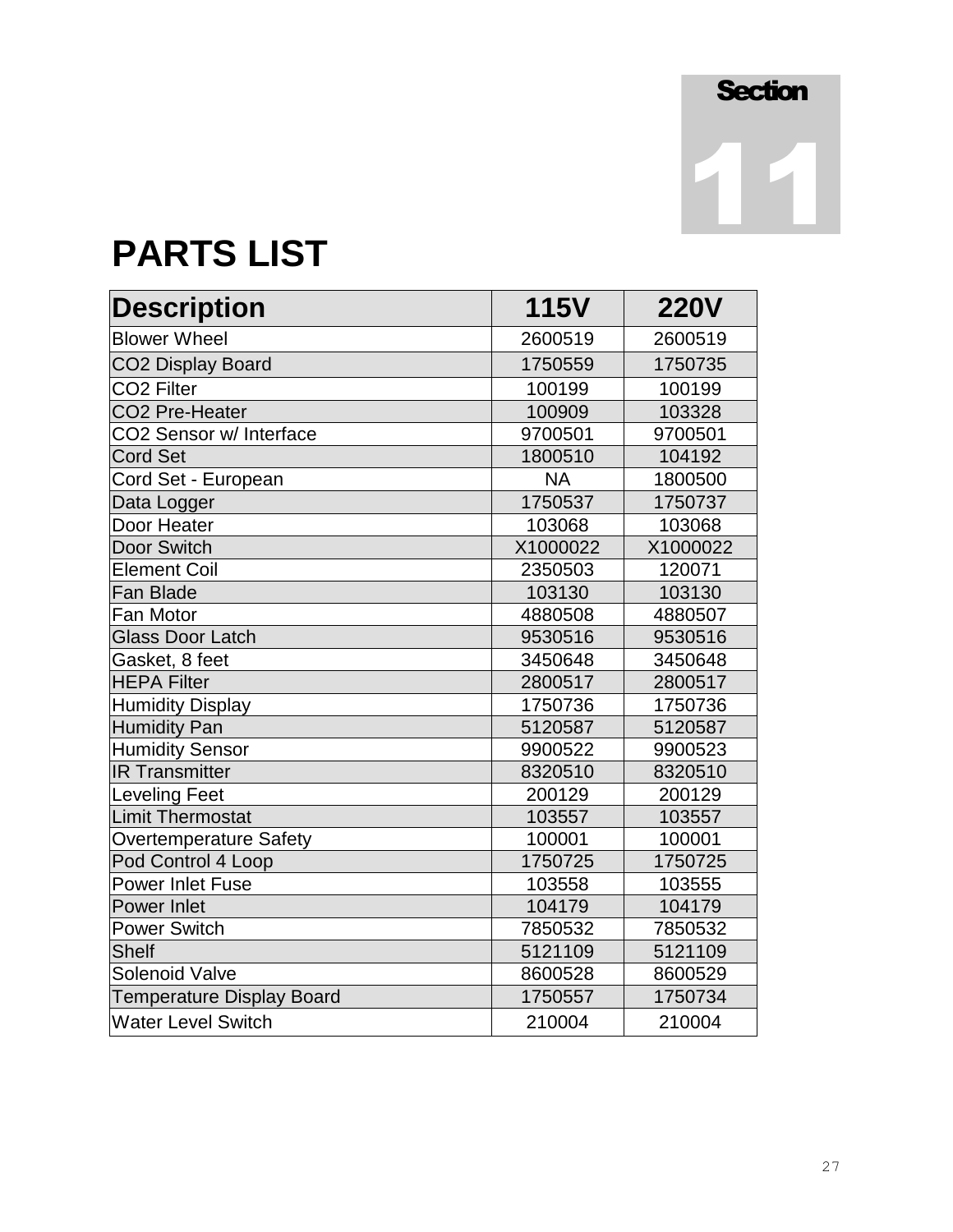### **UNIT SPECIFICATIONS**

| Weight      | <b>Shipping</b> | <b>Net</b> |
|-------------|-----------------|------------|
| 3507 & 3517 | 280 lbs.        | 221 lbs.   |
| 3514 & 3524 | 560 lbs.        | 442 lbs.   |

| <b>Dimensions</b> | Exterior WxDxH   Interior WxDxH<br>(IN.) | (IN.)                        |
|-------------------|------------------------------------------|------------------------------|
| 3507 & 3517       | 26.5 x 26 x 40                           | 20.5x20x28                   |
| 3514 & 3524       | 26.5 x 26 x 80                           | 20.5 x 20x28<br>each chamber |

| <b>Capacity</b> | <b>Cubic Feet</b> |  |
|-----------------|-------------------|--|
| 3507 & 3517     | 6 7               |  |
| 3514 & 3524     | 6.7               |  |
|                 | each chamber      |  |

| Temperature | Range                                | Uniformity     | CO <sub>2</sub> |
|-------------|--------------------------------------|----------------|-----------------|
| 3507 & 3517 | Amb. $8^{\circ}$ C to $60^{\circ}$ C | +0.25°C @ 37°C | $0 - 20\%$      |
| 3514 & 3524 | Amb. $8^{\circ}$ C to $60^{\circ}$ C | +0.25°C @ 37°C | $0 - 20%$       |

| <b>Model</b> | Amp   | <b>Voltage</b> | <b>Hertz</b> |
|--------------|-------|----------------|--------------|
| 3507         | 5 amp | <b>120V</b>    | 60 Hz        |
| 3507-2       | 3 amp | <b>220V</b>    | 50/60 Hz     |
| 3517         | 5 amp | 120V           | 60 Hz        |
| 3517-2       | 3 amp | <b>220V</b>    | 50/60 Hz     |
| 3514         | 5 amp | 120V           | 60 Hz        |
| 3514-2       | 3 amp | <b>220V</b>    | 50/60 Hz     |
| 3524         | 5 amp | <b>120V</b>    | 60 Hz        |
| 3524-2       | 3 amp | <b>220V</b>    | 50/60 Hz     |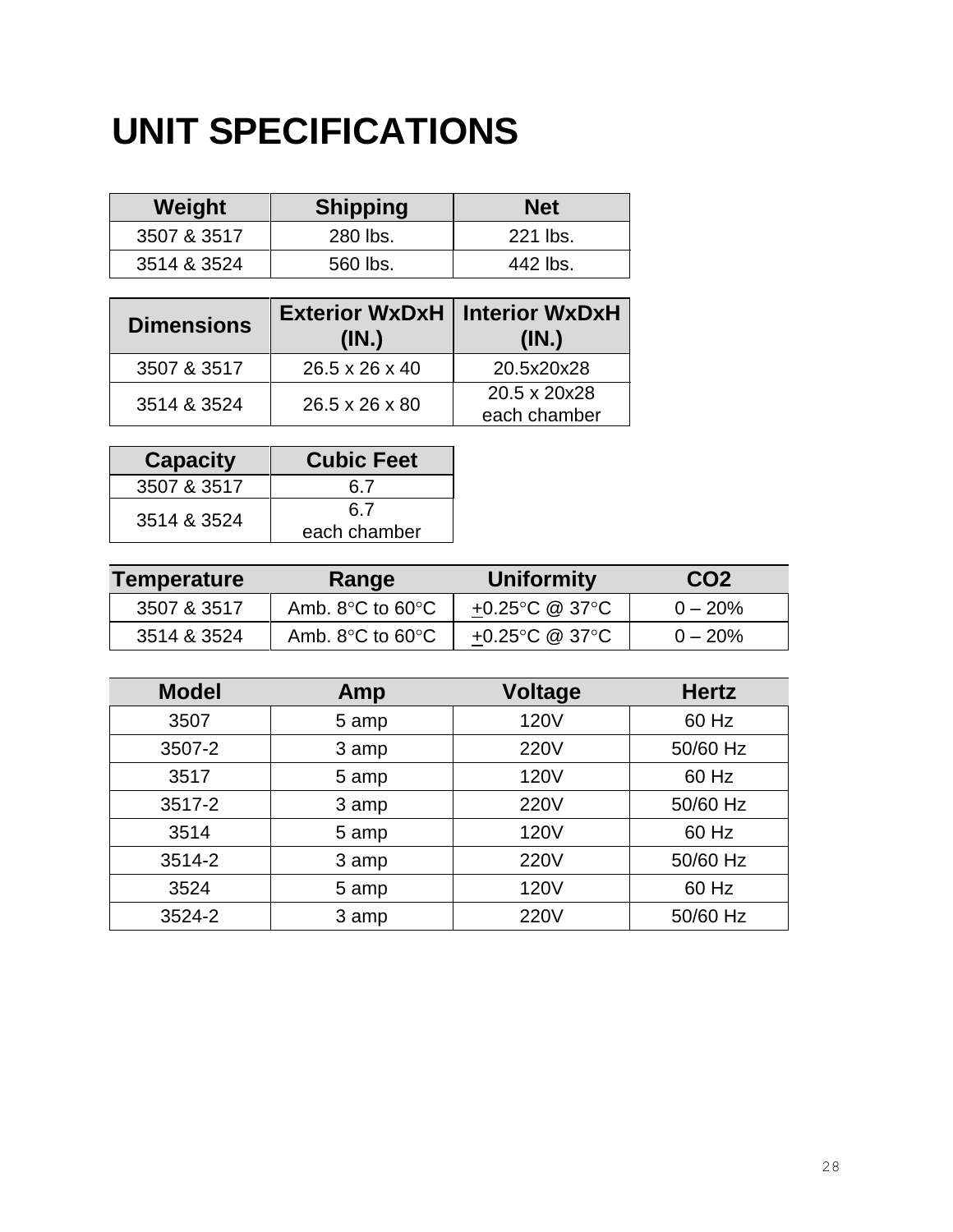![](_page_28_Figure_0.jpeg)

**FIGURE 5 WIRING DIAGRAM**